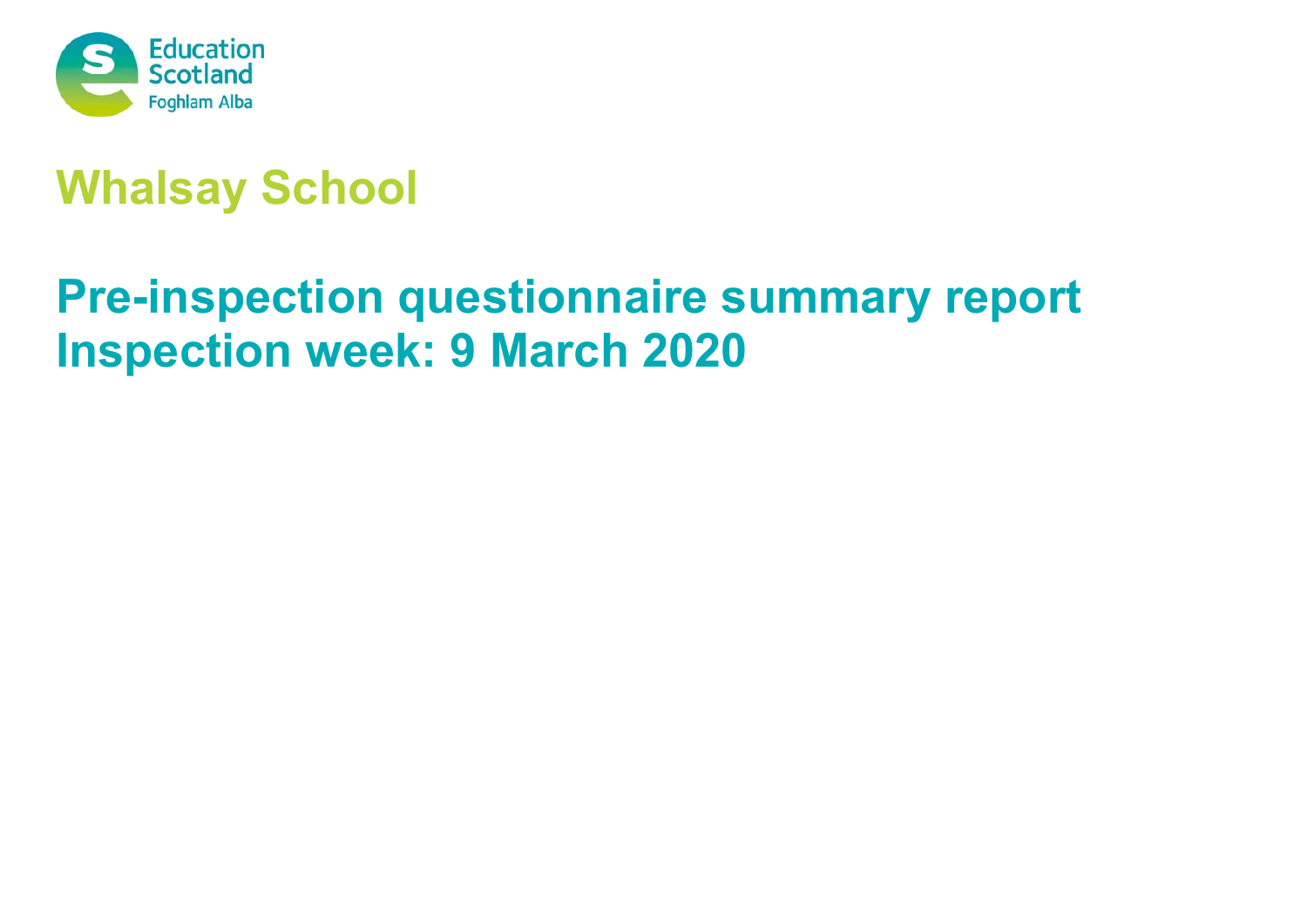# **Questionnaire for children in primary stages (01)**

| Q<br>No. | <b>Question</b>                                                                                                      | <b>Response</b><br>Count | Agree<br>$\%$ | <b>Disagree</b><br>℅ | Don't<br>know % | Didn't<br>answer % |
|----------|----------------------------------------------------------------------------------------------------------------------|--------------------------|---------------|----------------------|-----------------|--------------------|
| 4        | I feel safe when I am at school.                                                                                     | 55                       | 92.73         | 0.00                 | 5.45            | 1.82               |
| 5        | My school helps me to feel safe.                                                                                     | 55                       | 89.09         | 0.00                 | 9.09            | 1.82               |
| 6        | I have someone in my school I can speak to if I am upset or worried about<br>something.                              | 55                       | 90.91         | 1.82                 | 5.45            | 1.82               |
| 7        | Staff treat me fairly and with respect.                                                                              | 55                       | 92.73         | 3.64                 | 1.82            | 1.82               |
| 8        | Other children treat me fairly and with respect.                                                                     | 55                       | 80            | 7.27                 | 10.91           | 1.82               |
| 9        | My school helps me to understand and respect other people.                                                           | 55                       | 96.36         | 0.00                 | 1.82            | 1.82               |
| 10       | My school is helping me to become confident.                                                                         | 55                       | 92.73         | 3.64                 | 1.82            | 1.82               |
| 11       | My school teaches me how to lead a healthy lifestyle.                                                                | 55                       | 92.73         | 0.00                 | 3.64            | 3.64               |
| 12       | There are lots of chances at my school for me to get regular exercise.                                               | 55                       | 92.73         | 0.00                 | 3.64            | 3.64               |
| 13       | My school offers me the opportunity to take part in activities in school beyond the<br>classroom and timetabled day. | 55                       | 87.27         | 1.82                 | 7.27            | 3.64               |
| 14       | I have the opportunity to discuss my achievements outwith school with an adult in<br>school who knows me well.       | 55                       | 89.09         | 0.00                 | 9.09            | 1.82               |
| 15       | My school listens to my views.                                                                                       | 55                       | 78.18         | 9.09                 | 10.91           | 1.82               |
| 16       | My school takes my views into account.                                                                               | 55                       | 61.82         | 9.09                 | 25.45           | 3.64               |
| 17       | I feel comfortable approaching staff with questions or suggestions.                                                  | 55                       | 80            | 9.09                 | 9.09            | 1.82               |
| 18       | Staff help me to understand how I am progressing in my school work.                                                  | 55                       | 90.91         | 0.00                 | 7.27            | 1.82               |
| 19       | My homework helps me to understand and improve my work in school.                                                    | 55                       | 81.82         | 7.27                 | 9.09            | 1.82               |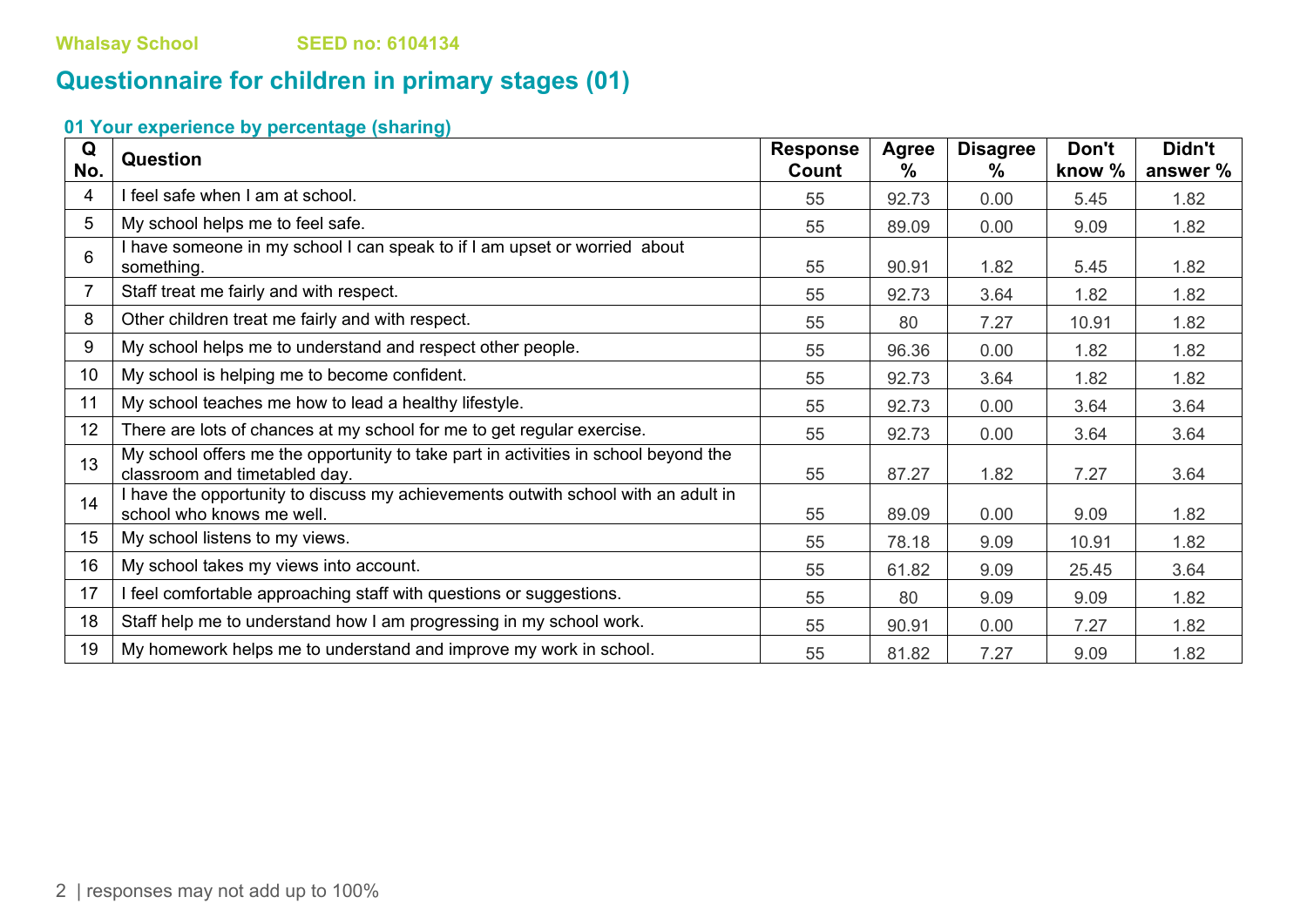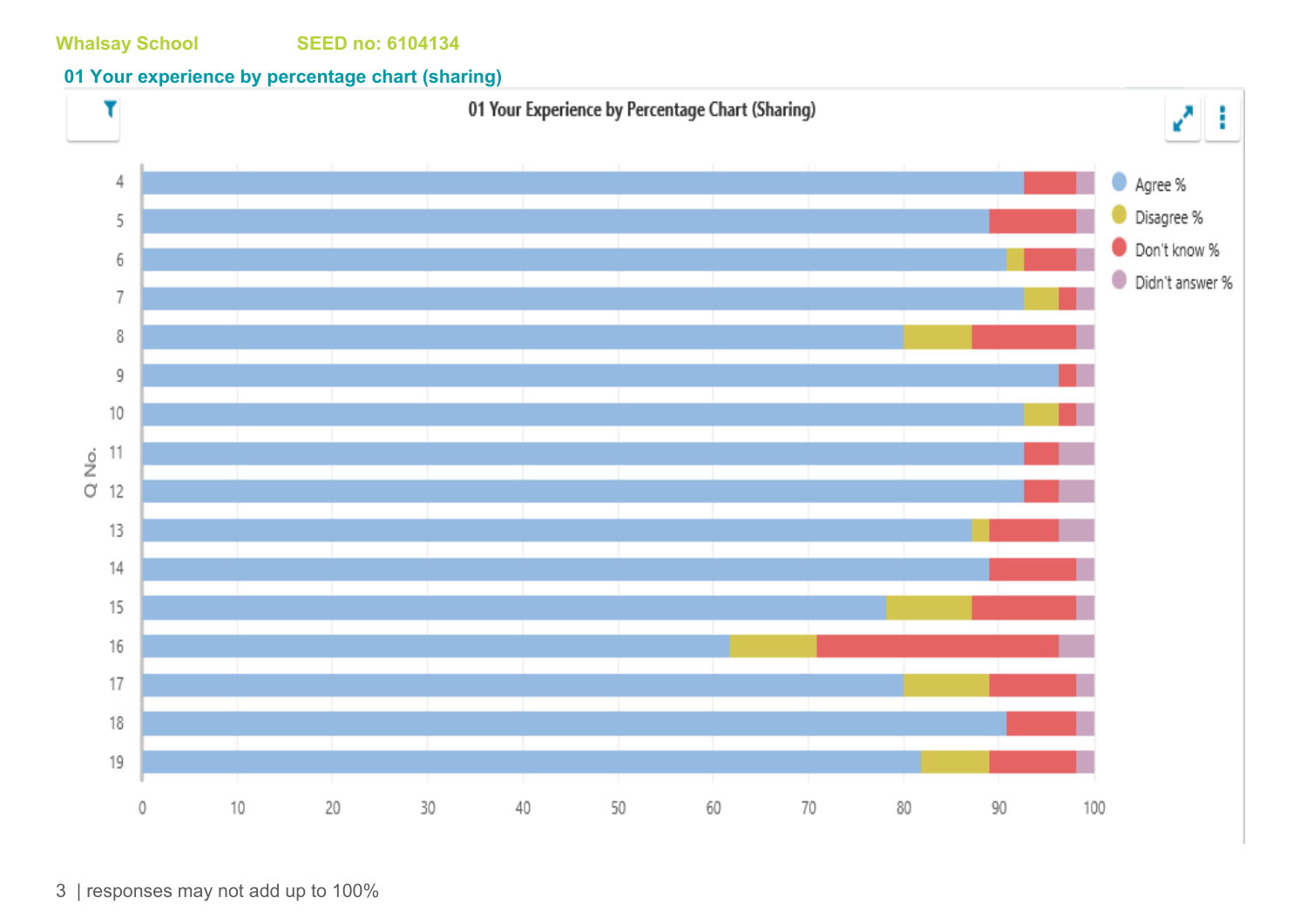| $\mathbf Q$<br>No. | <b>Question</b>                                                    | <b>Response</b><br>Count | All of the<br>time % | Some of the<br>time % | Not very<br>often % | Don't<br>know % | Didn't<br>answer % |
|--------------------|--------------------------------------------------------------------|--------------------------|----------------------|-----------------------|---------------------|-----------------|--------------------|
| 20                 | Other children behave well.                                        | 55                       | 16.36                | 74.55                 | 7.27                | 0.00            | 1.82               |
| 21                 | My teachers ask me about what things I want to<br>learn in school. | 55                       | 21.82                | 63.64                 | 1.82                | 9.09            | 3.64               |
| 22                 | I enjoy learning at school.                                        | 55                       | 40                   | 47.27                 | 7.27                | 3.64            | 1.82               |
| 23                 | I feel that my work in school is hard enough.                      | 55                       | 40                   | 36.36                 | 18.18               | 3.64            | 1.82               |
| 24                 | I know who to ask to get help if I find my work<br>too hard.       | 55                       | 76.36                | 16.36                 | 3.64                | 0.00            | 3.64               |
| 25                 | I am encouraged by staff to do the best I can.                     | 55                       | 74.55                | 14.55                 | 3.64                | 5.45            | 1.82               |
| 26                 | I am happy with the quality of teaching in my<br>school.           | 55                       | 76.36                | 12.73                 | 0.00                | 3.64            | 7.27               |

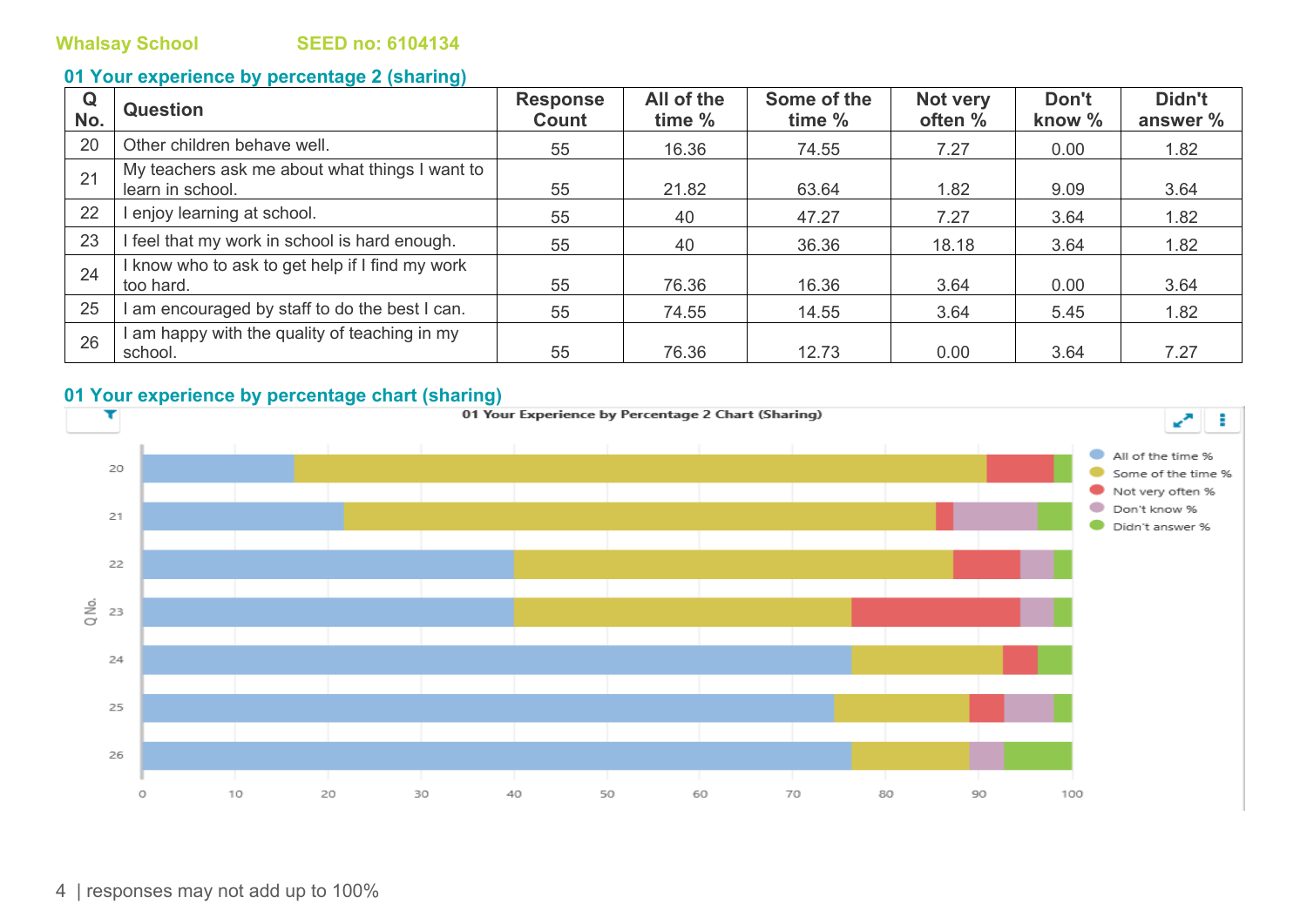### **01 Your experience by percentage (sharing) bullying**

| No.         | <b>Question</b>                         | <b>Response</b><br>Count | Agree<br>0/2<br>70 | <b>Disagree</b><br>0/ | <b>Never</b><br>$\frac{1}{2}$<br>experienced | Didn't<br>answer % |
|-------------|-----------------------------------------|--------------------------|--------------------|-----------------------|----------------------------------------------|--------------------|
| $\sim$<br>_ | My school deals well with any bullying. | $ -$<br>55               | 69.09              | 9.09                  | 20.00                                        | .82                |

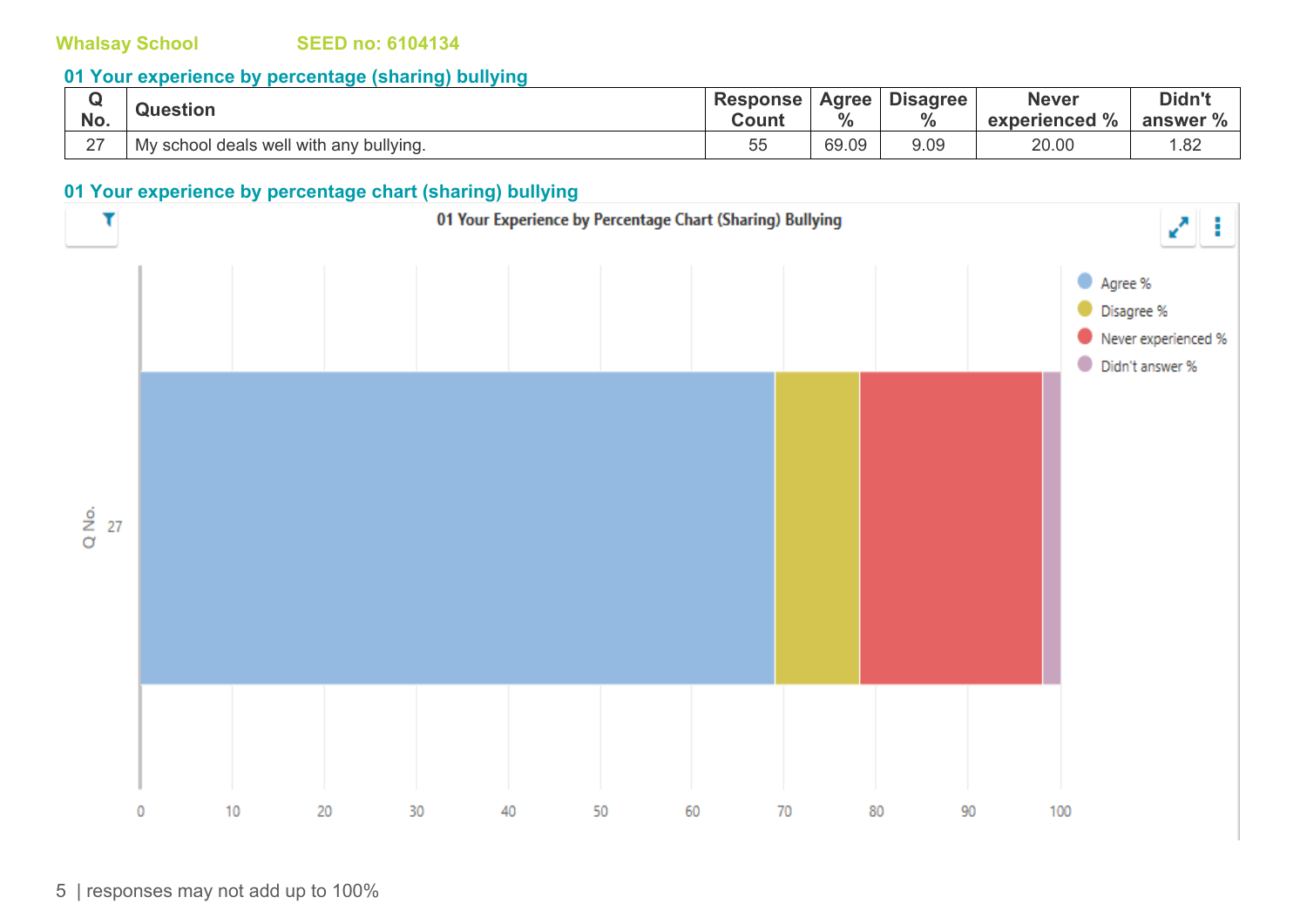# **Questionnaire for young people in secondary stages (02)**

| Q<br>No.        | <b>Question</b>                                                                                                         | <b>Response</b><br>Count | <b>Strongly</b><br>agree % | Agree<br>$\frac{0}{0}$ | <b>Disagree</b><br>℅ | <b>Strongly</b><br>disagree % | Don't<br>know<br>$\frac{0}{0}$ | Didn't<br>answer<br>$\frac{0}{0}$ |
|-----------------|-------------------------------------------------------------------------------------------------------------------------|--------------------------|----------------------------|------------------------|----------------------|-------------------------------|--------------------------------|-----------------------------------|
| 4               | I feel safe when I am at school.                                                                                        | 46                       | 50                         | 43.48                  | 0.00                 | 0.00                          | 4.35                           | 2.17                              |
| 5               | My school helps me to feel safe.                                                                                        | 46                       | 32.61                      | 50                     | 2.17                 | 0.00                          | 15.22                          | 0.00                              |
| $6\phantom{1}6$ | I have someone in my school I can speak to if I am upset<br>or worried about something.                                 | 46                       | 36.96                      | 47.83                  | 4.35                 | 0.00                          | 10.87                          | 0.00                              |
| $\overline{7}$  | Staff treat me fairly and with respect.                                                                                 | 46                       | 23.91                      | 54.35                  | 6.52                 | 0.00                          | 15.22                          | 0.00                              |
| 8               | Other young people treat me fairly and with respect.                                                                    | 46                       | 39.13                      | 47.83                  | 4.35                 | 2.17                          | 6.52                           | 0.00                              |
| 9               | My school helps me to understand and respect other<br>people.                                                           | 46                       | 34.78                      | 60.87                  | 0.00                 | 0.00                          | 4.35                           | 0.00                              |
| 10              | My school is helping me to become confident.                                                                            | 46                       | 19.57                      | 54.35                  | 10.87                | 0.00                          | 15.22                          | 0.00                              |
| 11              | My school teaches me how to lead a healthy lifestyle.                                                                   | 46                       | 32.61                      | 60.87                  | 0.00                 | 0.00                          | 6.52                           | 0.00                              |
| 12              | There are lots of chances at my school for me to get<br>reqular exercise.                                               | 46                       | 10.87                      | 56.52                  | 19.57                | 0.00                          | 13.04                          | 0.00                              |
| 13              | My school offers me the opportunity to take part in<br>activities in school beyond the classroom and timetabled<br>day. | 46                       | 10.87                      | 52.17                  | 17.39                | 2.17                          | 17.39                          | 0.00                              |
| 14              | I have the opportunity to discuss my achievements<br>outwith school with an adult in school who knows me<br>well.       | 46                       | 17.39                      | 54.35                  | 13.04                | 0.00                          | 15.22                          | 0.00                              |
| 15              | My school listens to my views.                                                                                          | 46                       | 15.22                      | 56.52                  | 6.52                 | 6.52                          | 15.22                          | 0.00                              |
| 16              | My school takes my views into account.                                                                                  | 46                       | 17.39                      | 45.65                  | 13.04                | 0.00                          | 23.91                          | 0.00                              |
| 17              | My homework helps me to understand and improve my<br>work in school.                                                    | 46                       | 19.57                      | 41.3                   | 23.91                | 8.7                           | 6.52                           | 0.00                              |
| 18              | I was given good advice to make choices about taking<br>the subjects that are right for me.                             | 46                       | 23.91                      | 39.13                  | 8.7                  | 0.00                          | 28.26                          | 0.00                              |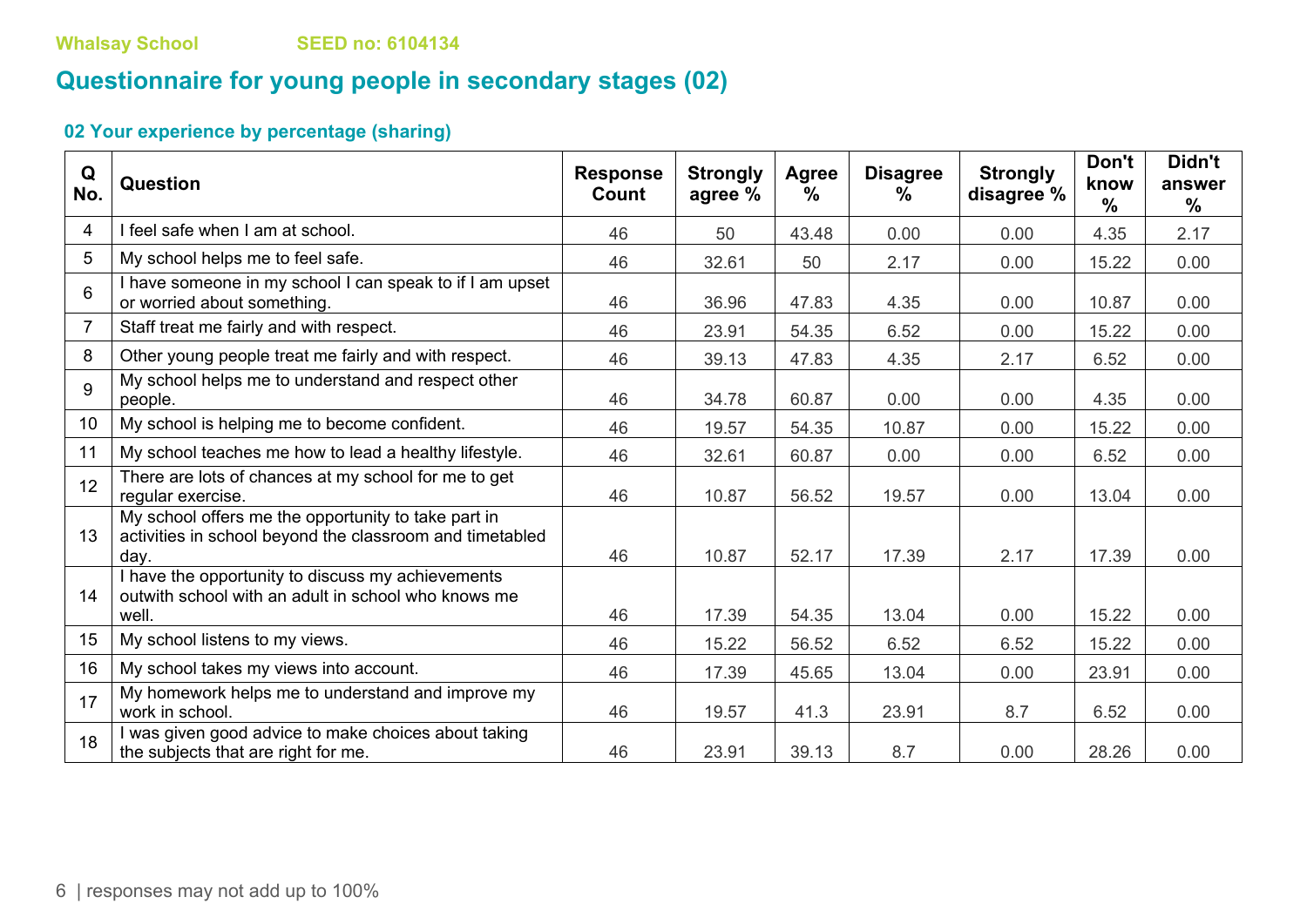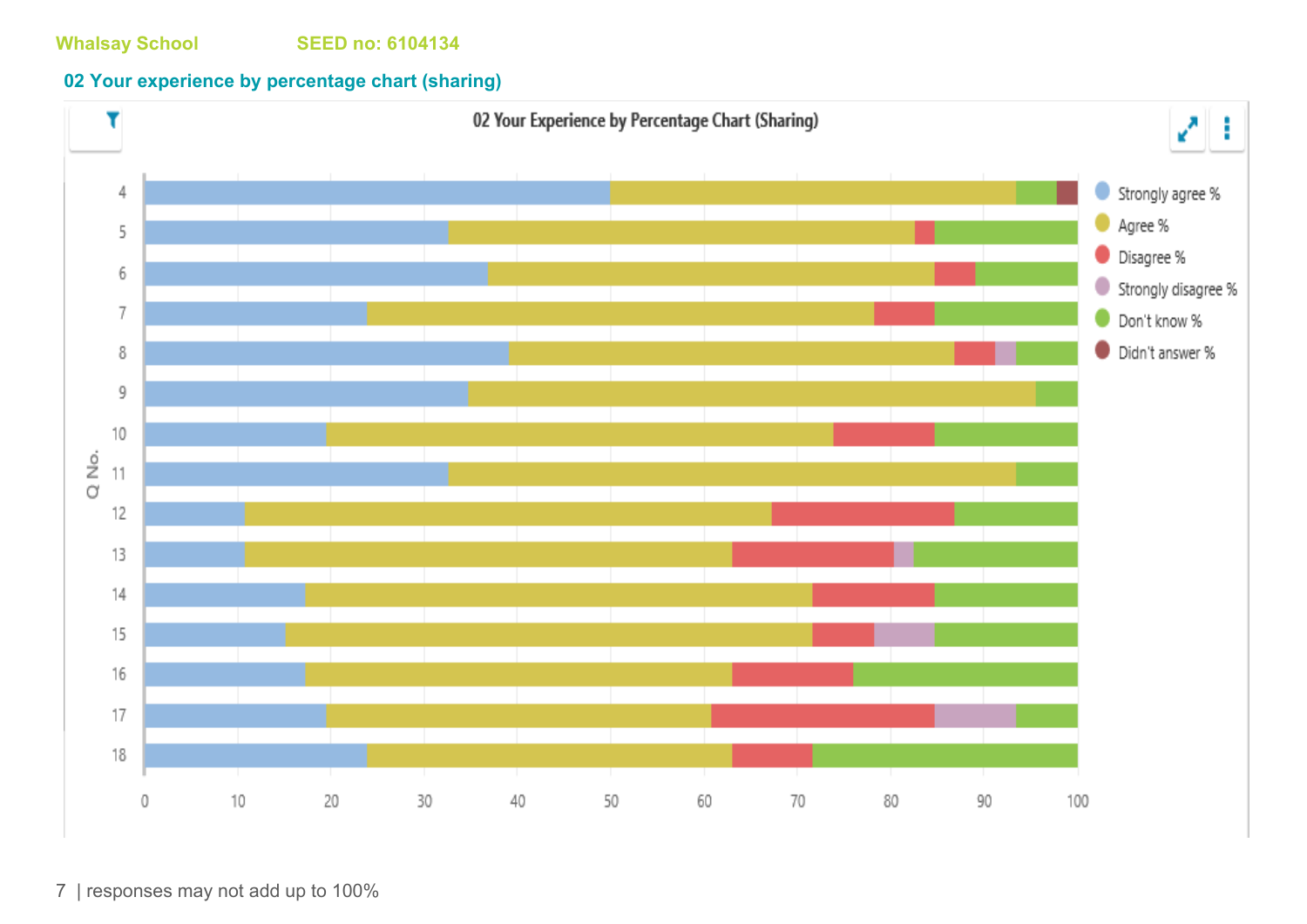| Q<br>No. | Question                                            | <b>Response</b><br>Count | All of the<br>time % | Some of the<br>time % | Not very<br>often % | Don't<br>know % | Didn't<br>answer % |
|----------|-----------------------------------------------------|--------------------------|----------------------|-----------------------|---------------------|-----------------|--------------------|
| 19       | Staff help young people to be responsible for their |                          |                      |                       |                     |                 |                    |
|          | own behaviour.                                      | 46                       | 45.65                | 41.3                  | 4.35                | 8.7             | 0.00               |
| 20       | I feel comfortable approaching staff with questions |                          |                      |                       |                     |                 |                    |
|          | or suggestions.                                     | 46                       | 19.57                | 60.87                 | 15.22               | 4.35            | 0.00               |
| 21       | I am given the opportunity to influence what and    |                          |                      |                       |                     |                 |                    |
|          | how I learn.                                        | 46                       | 15.22                | 56.52                 | 13.04               | 15.22           | 0.00               |
| 22       | I enjoy learning at school.                         | 46                       | 8.7                  | 67.39                 | 19.57               | 4.35            | 0.00               |
| 23       | I feel that my work in school is hard enough.       | 46                       | 52.17                | 43.48                 | 2.17                | 2.17            | 0.00               |
| 24       | I know who to ask to get help if I find my work too |                          |                      |                       |                     |                 |                    |
|          | hard.                                               | 46                       | 50                   | 36.96                 | 6.52                | 4.35            | 2.17               |
| 25       | Staff help me to understand how I am progressing    |                          |                      |                       |                     |                 |                    |
|          | in my school work.                                  | 46                       | 47.83                | 36.96                 | 2.17                | 13.04           | 0.00               |
| 26       | The feedback I receive on my work helps me to       |                          |                      |                       |                     |                 |                    |
|          | improve my learning.                                | 46                       | 43.48                | 45.65                 | 6.52                | 4.35            | 0.00               |
| 27       | I am encouraged by staff to do the best I can.      | 46                       | 67.39                | 28.26                 | 4.35                | 0.00            | 0.00               |
| 28       | I am happy with the quality of teaching in my       |                          |                      |                       |                     |                 |                    |
|          | school.                                             | 46                       | 36.96                | 52.17                 | 4.35                | 6.52            | 0.00               |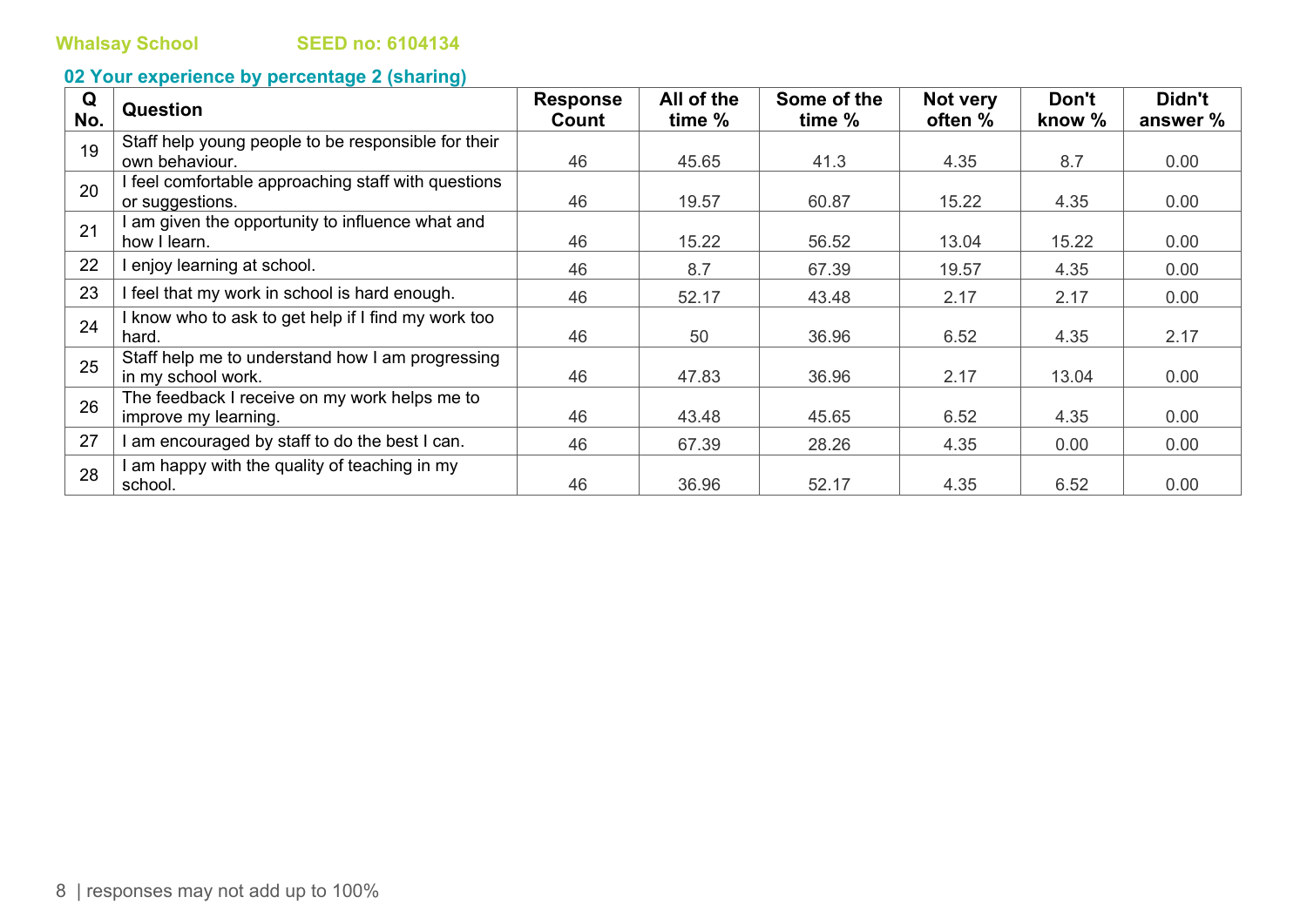### **02 Your experience by percentage 2 chart (sharing)**

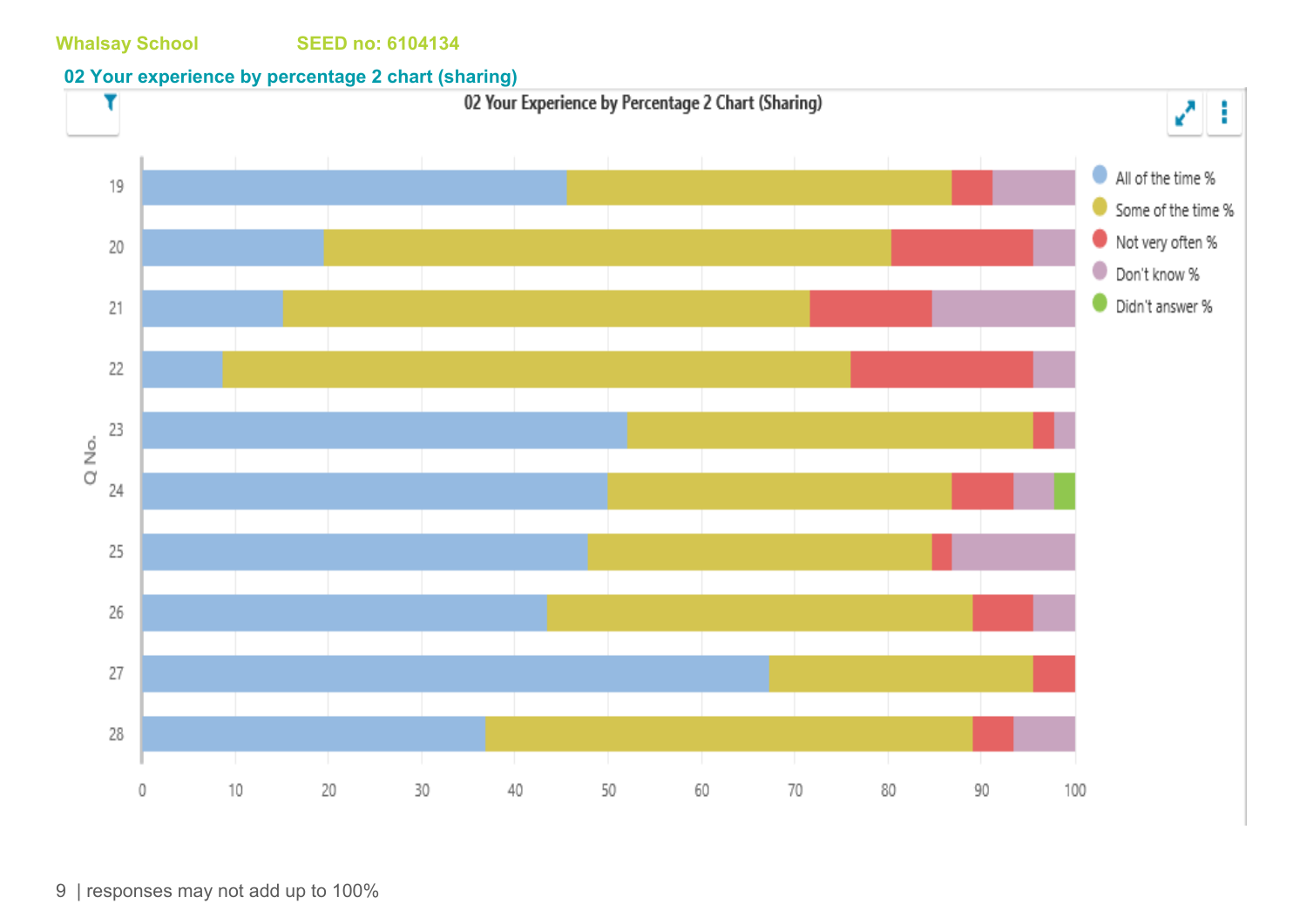#### **02 Your experience by percentage (sharing) bullying**

| No. | <b>Question</b>                         | <b>Response</b><br><b>Count</b> | <b>Strongly   Agree  </b><br>agree % | $\frac{0}{0}$ | <b>Disagree</b><br>$\frac{0}{0}$ | <b>Strongly</b><br>disagree<br>$\frac{0}{0}$ | <b>Never</b><br>experienced | Didn't<br>answer<br>$\frac{9}{6}$ |
|-----|-----------------------------------------|---------------------------------|--------------------------------------|---------------|----------------------------------|----------------------------------------------|-----------------------------|-----------------------------------|
| 29  | My school deals well with any bullying. | 46                              | 6.52                                 | 36.95         | 10.87                            |                                              | 43.48                       | 0.00                              |

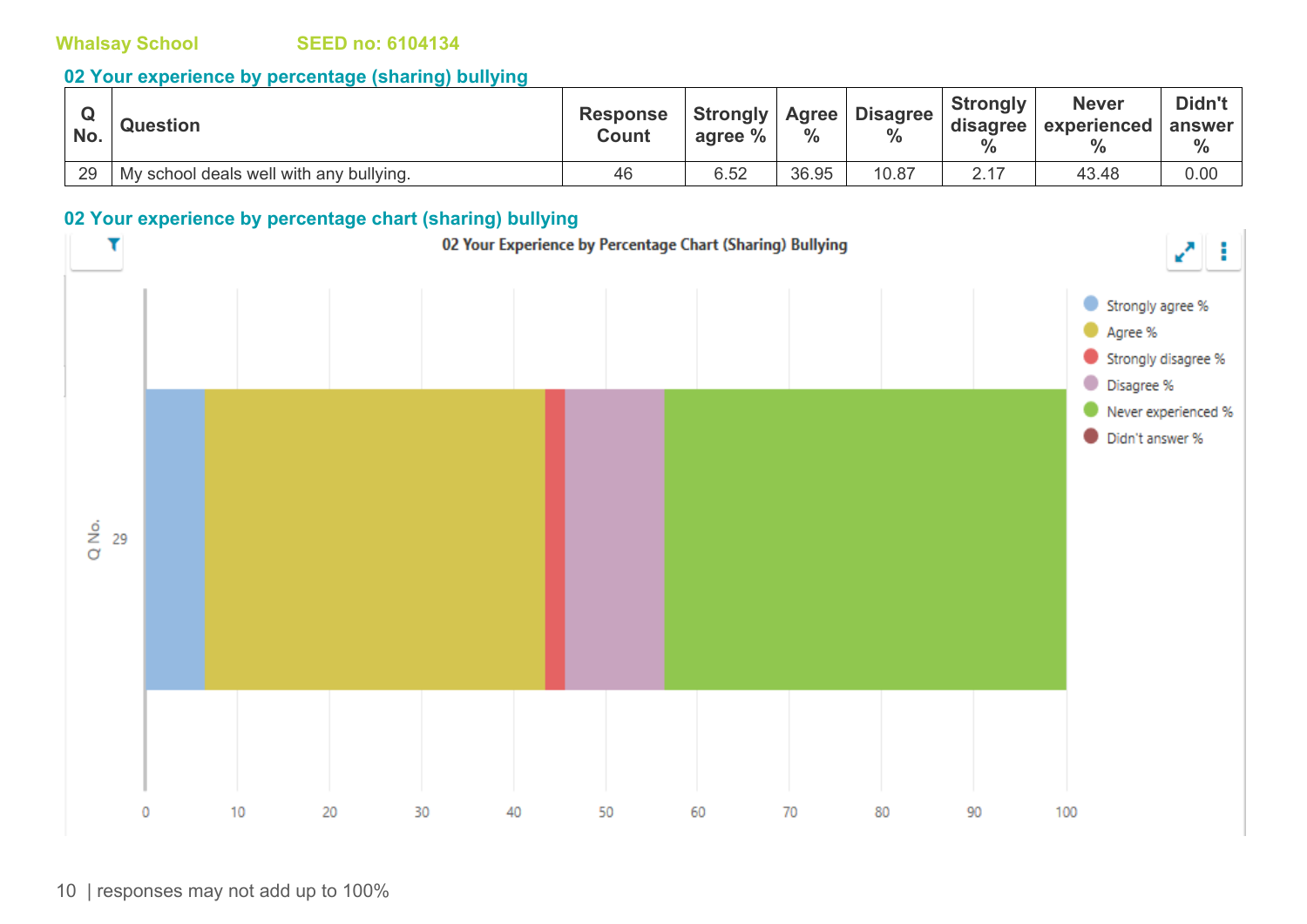# **Questionnaire for parents/carers of children in the early learning and childcare setting (03)**

| Q<br>No.       | <b>Question</b>                                                                                                                                | <b>Response</b><br><b>Count</b> | <b>Strongly</b><br>agree % | Agree<br>% | <b>Disagree</b><br>$\%$ | <b>Strongly</b><br>disagree<br>$\%$ | Don't<br>know<br>$\frac{0}{0}$ | Didn't<br>answer<br>$\frac{0}{0}$ |
|----------------|------------------------------------------------------------------------------------------------------------------------------------------------|---------------------------------|----------------------------|------------|-------------------------|-------------------------------------|--------------------------------|-----------------------------------|
| 3              | My child likes being at this setting.                                                                                                          | 12                              | 83.33                      | 0.00       | 8.33                    | 0.00                                | 8.33                           | 0.00                              |
| 4              | Staff treat my child fairly and with respect.                                                                                                  | 12                              | 91.67                      | 0.00       | 0.00                    | 0.00                                | 8.33                           | 0.00                              |
| 5              | I feel that my child is safe at the setting.                                                                                                   | 12                              | 83.33                      | 8.33       | 0.00                    | 0.00                                | 8.33                           | 0.00                              |
| 6              | My child's behaviour is managed effectively.                                                                                                   | 12                              | 66.67                      | 25         | 0.00                    | 0.00                                | 8.33                           | 0.00                              |
| $\overline{7}$ | The setting helps my child to feel confident.                                                                                                  | 12                              | 83.33                      | 8.33       | 0.00                    | 0.00                                | 8.33                           | 0.00                              |
| 8              | I feel staff really know my child as an individual.                                                                                            | 12                              | 75                         | 16.67      | 0.00                    | 0.00                                | 8.33                           | 0.00                              |
| 9              | The learning experiences my child has at the setting are at<br>the right level for them.                                                       | 12                              | 66.67                      | 16.67      | 0.00                    | 8.33                                | 8.33                           | 0.00                              |
| 10             | My child's learning and development is well supported by the<br>staff in the setting.                                                          | 12                              | 66.67                      | 16.67      | 0.00                    | 0.00                                | 16.67                          | 0.00                              |
| 11             | My child is encouraged to be healthy and to be physically<br>active.                                                                           | 12                              | 75                         | 8.33       | 0.00                    | 0.00                                | 16.67                          | 0.00                              |
| 12             | The setting supports my child's emotional wellbeing.                                                                                           | 12                              | 58.33                      | 25         | 0.00                    | 0.00                                | 16.67                          | 0.00                              |
| 13             | My child is making good progress at the setting.                                                                                               | 12                              | 75                         | 16.67      | 0.00                    | 0.00                                | 8.33                           | 0.00                              |
| 14             | I receive helpful, regular feedback about how my child is<br>learning and developing e.g. informal feedback, reports and<br>learning profiles. | 12                              | 50                         | 33.33      | 8.33                    | 0.00                                | 8.33                           | 0.00                              |
| 15             | The information I receive about how my child is learning and<br>developing is shared with me when I request it.                                | 12                              | 66.67                      | 25         | 0.00                    | 0.00                                | 8.33                           | 0.00                              |
| 16             | I understand how the setting monitors my child's progress in<br>learning.                                                                      | 12                              | 25                         | 41.67      | 0.00                    | 8.33                                | 25                             | 0.00                              |
| 17             | The setting gives me ideas on how to support my child's<br>learning at home.                                                                   | 12                              | 16.67                      | 58.33      | 0.00                    | 0.00                                | 25                             | 0.00                              |
| 18             | The setting organises activities where my child and I can<br>learn together.                                                                   | 12                              | 41.67                      | 33.33      | 0.00                    | 0.00                                | 25                             | 0.00                              |
| 19             | The setting takes my views into account when making<br>changes.                                                                                | 12                              | 25                         | 41.67      | 0.00                    | 8.33                                | 25                             | 0.00                              |
| 20             | I feel comfortable approaching the setting with questions,<br>suggestions and/or a problem.                                                    | 12                              | 66.67                      | 25         | 0.00                    | 0.00                                | 8.33                           | 0.00                              |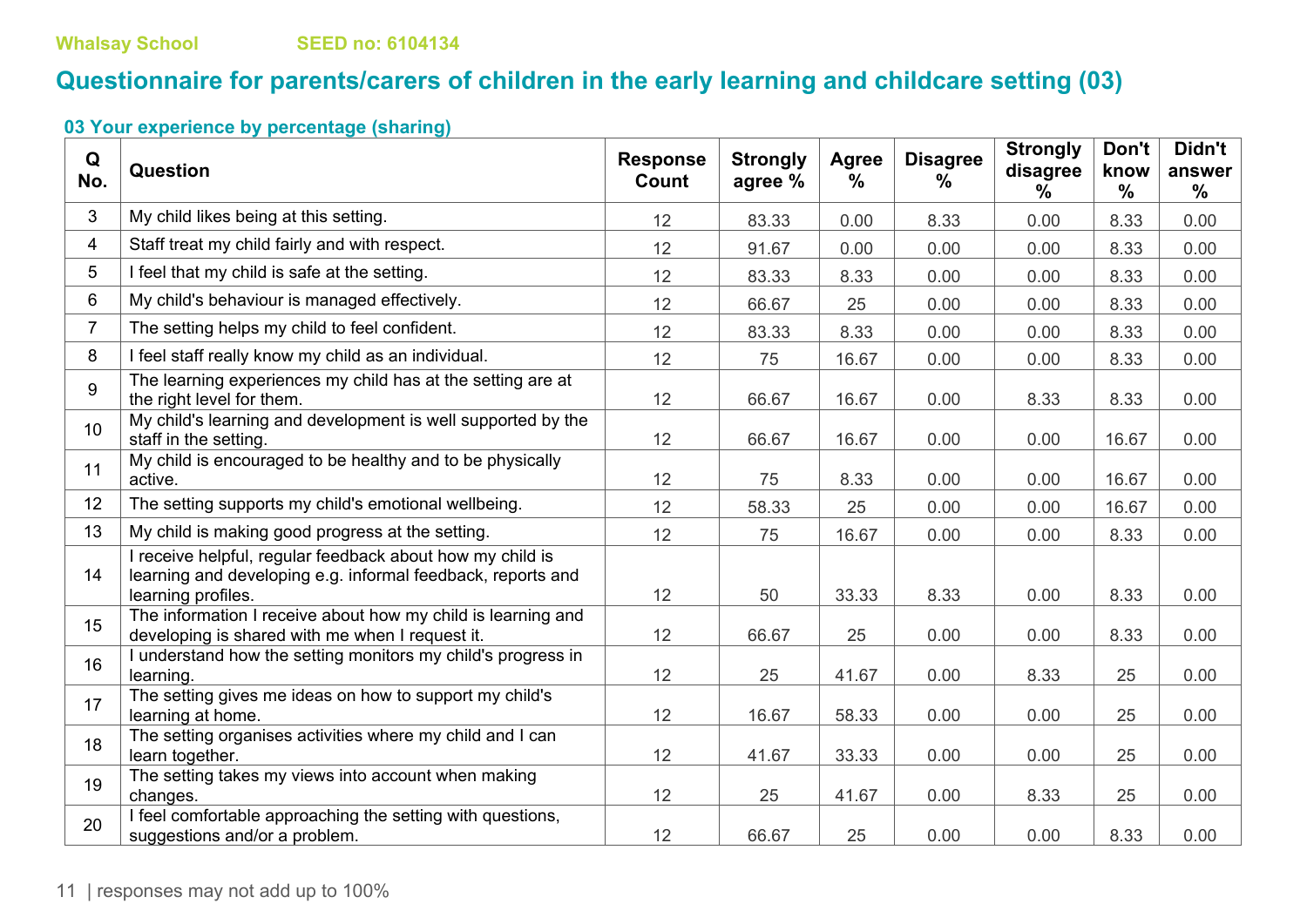| Q<br>No. | Question (cont.)                                                                               | <b>Response</b><br>Count | <b>Strongly</b><br>agree % | Agree<br>$\%$ | <b>Disagree</b><br>$\frac{0}{0}$ | <b>Strongly</b><br>disagree<br>% | Don't<br>know<br>% | Didn't<br>answer<br>% |
|----------|------------------------------------------------------------------------------------------------|--------------------------|----------------------------|---------------|----------------------------------|----------------------------------|--------------------|-----------------------|
| 21       | feel encouraged to be involved in the work of parent groups.                                   | 12                       | 33.33                      | 50            | 0.00                             | 0.00                             | 16.67              | 0.00                  |
| 22       | am kept informed about the work of parent groups.                                              | 12                       | 41.67                      | 50            | 0.00                             | 0.00                             | 8.33               | 0.00                  |
| 23       | The setting is well led and managed.                                                           | 12 <sup>2</sup>          | 66.67                      | 25            | 0.00                             | 0.00                             | 8.33               | 0.00                  |
| 24       | The setting encourages children to treat others kindly and<br>with respect.                    | 12                       | 66.67                      | 25            | 0.00                             | 0.00                             | 8.33               | 0.00                  |
| 25       | would recommend the setting to other parents.                                                  | $12 \overline{ }$        | 83.33                      | 8.33          | 0.00                             | 0.00                             | 8.33               | 0.00                  |
| 26       | My child was well supported as they started at the setting or<br>moved to a new room or group. | 12                       | 75                         | 8.33          | 0.00                             | 0.00                             | 16.67              | 0.00                  |
| 27       | Overall, I am satisfied with the setting.                                                      | 12                       | 75                         | 16.67         | 0.00                             | 0.00                             | 8.33               | 0.00                  |

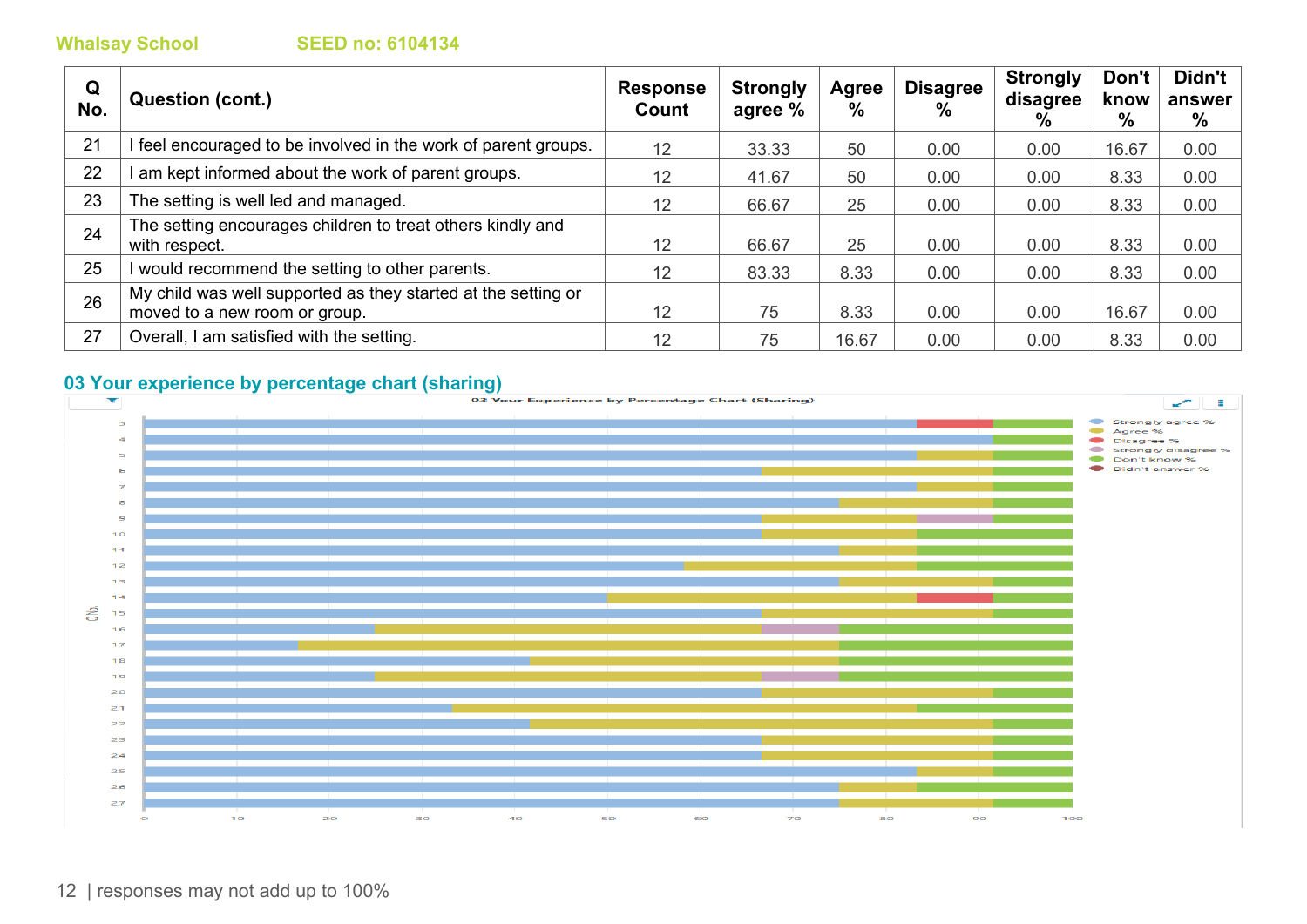# **Questionnaire for parents/carers of children in primary stages (04)**

| Q<br>No.       | Question                                                                                                                                       | <b>Response</b><br>Count | <b>Strongly</b><br>agree % | Agree<br>$\%$ | <b>Disagree</b><br>$\%$ | <b>Strongly</b><br>disagree<br>$\%$ | Don't<br>know<br>$\frac{0}{0}$ | Didn't<br>answer<br>$\%$ |
|----------------|------------------------------------------------------------------------------------------------------------------------------------------------|--------------------------|----------------------------|---------------|-------------------------|-------------------------------------|--------------------------------|--------------------------|
| 4              | My child likes being at this school.                                                                                                           | 51                       | 54.9                       | 41.18         | 1.96                    | 0.00                                | 1.96                           | 0.00                     |
| 5              | Staff treat my child fairly and with respect.                                                                                                  | 51                       | 60.78                      | 37.25         | 0.00                    | 0.00                                | 1.96                           | 0.00                     |
| 6              | I feel that my child is safe at the school.                                                                                                    | 51                       | 84.31                      | 11.76         | 1.96                    | 0.00                                | 1.96                           | 0.00                     |
| $\overline{7}$ | The school helps my child to feel confident.                                                                                                   | 51                       | 54.9                       | 41.18         | 1.96                    | 0.00                                | 1.96                           | 0.00                     |
| 8              | I feel staff really know my child as an individual.                                                                                            | 51                       | 60.78                      | 33.33         | 1.96                    | 0.00                                | 3.92                           | 0.00                     |
| 9              | My child finds their learning activities hard enough.                                                                                          | 51                       | 50.98                      | 41.18         | 3.92                    | 0.00                                | 1.96                           | 1.96                     |
| 10             | My child receives the help he/she needs to do well.                                                                                            | 51                       | 62.75                      | 25.49         | 7.84                    | 0.00                                | 3.92                           | 0.00                     |
| 11             | My child is encouraged by the school to be healthy and take<br>regular exercise.                                                               | 51                       | 74.51                      | 21.57         | 0.00                    | 0.00                                | 3.92                           | 0.00                     |
| 12             | The school supports my child's emotional wellbeing.                                                                                            | 51                       | 49.02                      | 41.18         | 3.92                    | 0.00                                | 5.88                           | 0.00                     |
| 13             | My child is making good progress at the school.                                                                                                | 51                       | 60.78                      | 33.33         | 5.88                    | 0.00                                | 0.00                           | 0.00                     |
| 14             | I receive helpful, regular feedback about how my child is<br>learning and developing e.g. informal feedback, reports and<br>learning profiles. | 51                       | 45.1                       | 45.1          | 7.84                    | 1.96                                | 0.00                           | 0.00                     |
| 15             | The information I receive about how my child is doing reaches<br>me at the right time.                                                         | 51                       | 37.25                      | 52.94         | 5.88                    | 1.96                                | 1.96                           | 0.00                     |
| 16             | I understand how my child's progress is assessed.                                                                                              | 51                       | 29.41                      | 54.9          | 5.88                    | 0.00                                | 9.8                            | 0.00                     |
| 17             | The school gives me advice on how to support my child's<br>learning at home.                                                                   | 51                       | 39.22                      | 49.02         | 9.8                     | 0.00                                | 1.96                           | 0.00                     |
| 18             | The school organises activities where my child and I can learn<br>together.                                                                    | 51                       | 39.22                      | 47.06         | 11.76                   | 0.00                                | 1.96                           | 0.00                     |
| 19             | The school takes my views into account when making changes.                                                                                    | 51                       | 41.18                      | 33.33         | 7.84                    | 1.96                                | 13.73                          | 1.96                     |
| 20             | I feel comfortable approaching the school with questions,<br>suggestions and/or a problem.                                                     | 51                       | 58.82                      | 33.33         | 3.92                    | 0.00                                | 3.92                           | 0.00                     |
| 21             | I feel encouraged to be involved in the work of the Parent<br>Council and/or parent association.                                               | 51                       | 41.18                      | 45.1          | 0.00                    | 0.00                                | 11.76                          | 1.96                     |
| 22             | I am kept informed about the work of the Parent Council and/or<br>parent association.                                                          | 51                       | 45.1                       | 49.02         | 3.92                    | 0.00                                | 0.00                           | 1.96                     |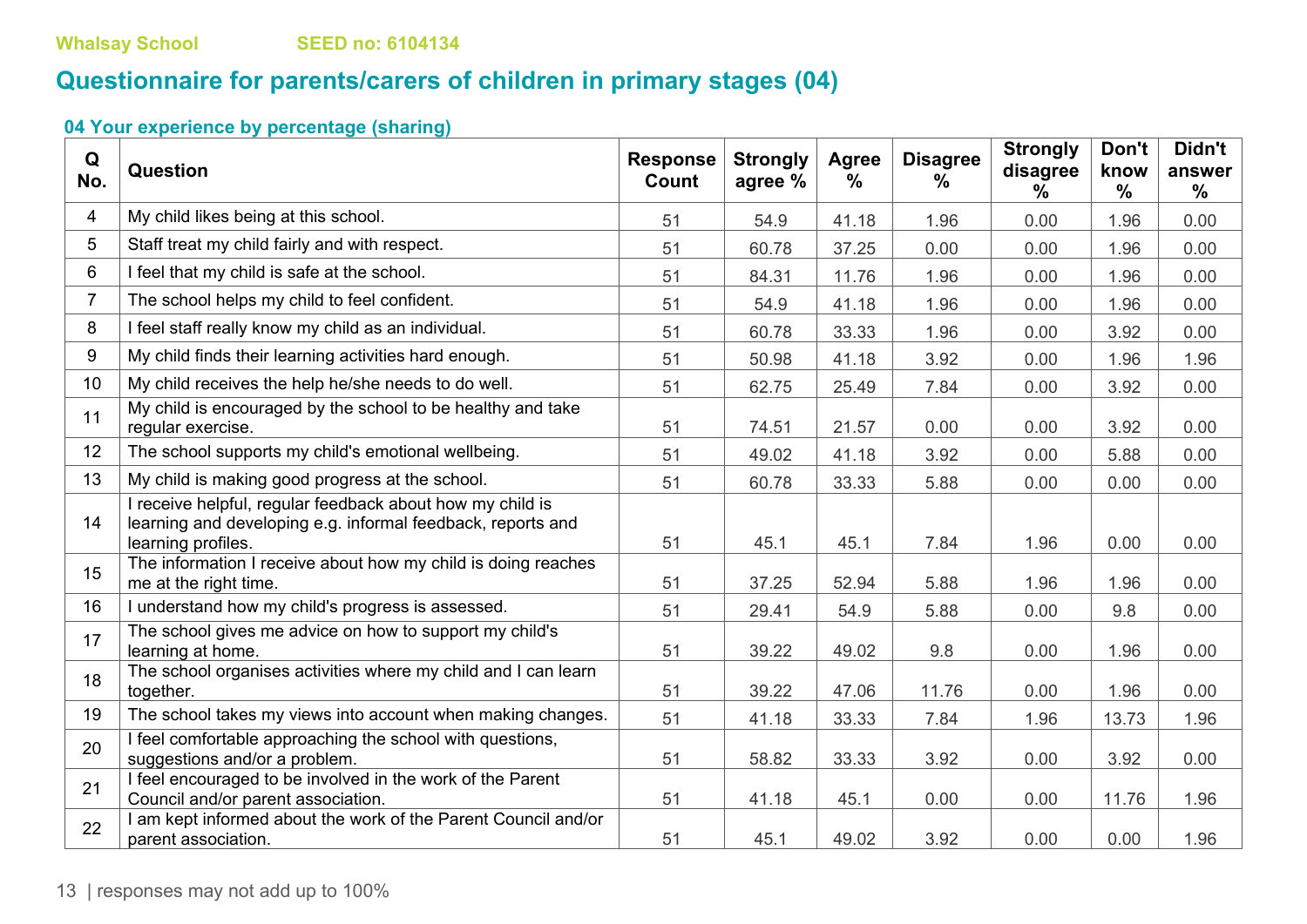| Q<br>No. | <b>Question (cont.)</b>                                      | Response<br>Count | <b>Strongly</b><br>agree % | Agree<br>% | <b>Disagree</b><br>$\%$ | <b>Strongly</b><br>disagree<br>$\%$ | Don't<br>know<br>% | Didn't<br>answer<br>$\%$ |
|----------|--------------------------------------------------------------|-------------------|----------------------------|------------|-------------------------|-------------------------------------|--------------------|--------------------------|
| 23       | am satisfied with the quality of teaching in the school.     | 51                | 52.94                      | 43.14      | 1.96                    | 0.00                                | 1.96               | 0.00                     |
| 24       | The school is well led and managed.                          | 51                | 45.1                       | 39.22      | 9.8                     | 0.00                                | 5.88               | 0.00                     |
| 25       | The school encourages children to treat others with respect. | 51                | 52.94                      | 41.18      | 1.96                    | 0.00                                | 3.92               | 0.00                     |
| 26       | would recommend the school to other parents.                 | 51                | 64.71                      | 31.37      | 1.96                    | 0.00                                | 1.96               | 0.00                     |
| 27       | Overall, I am satisfied with the school.                     | 51                | 70.59                      | 25.49      | 1.96                    | 0.00                                | .96                | 0.00                     |

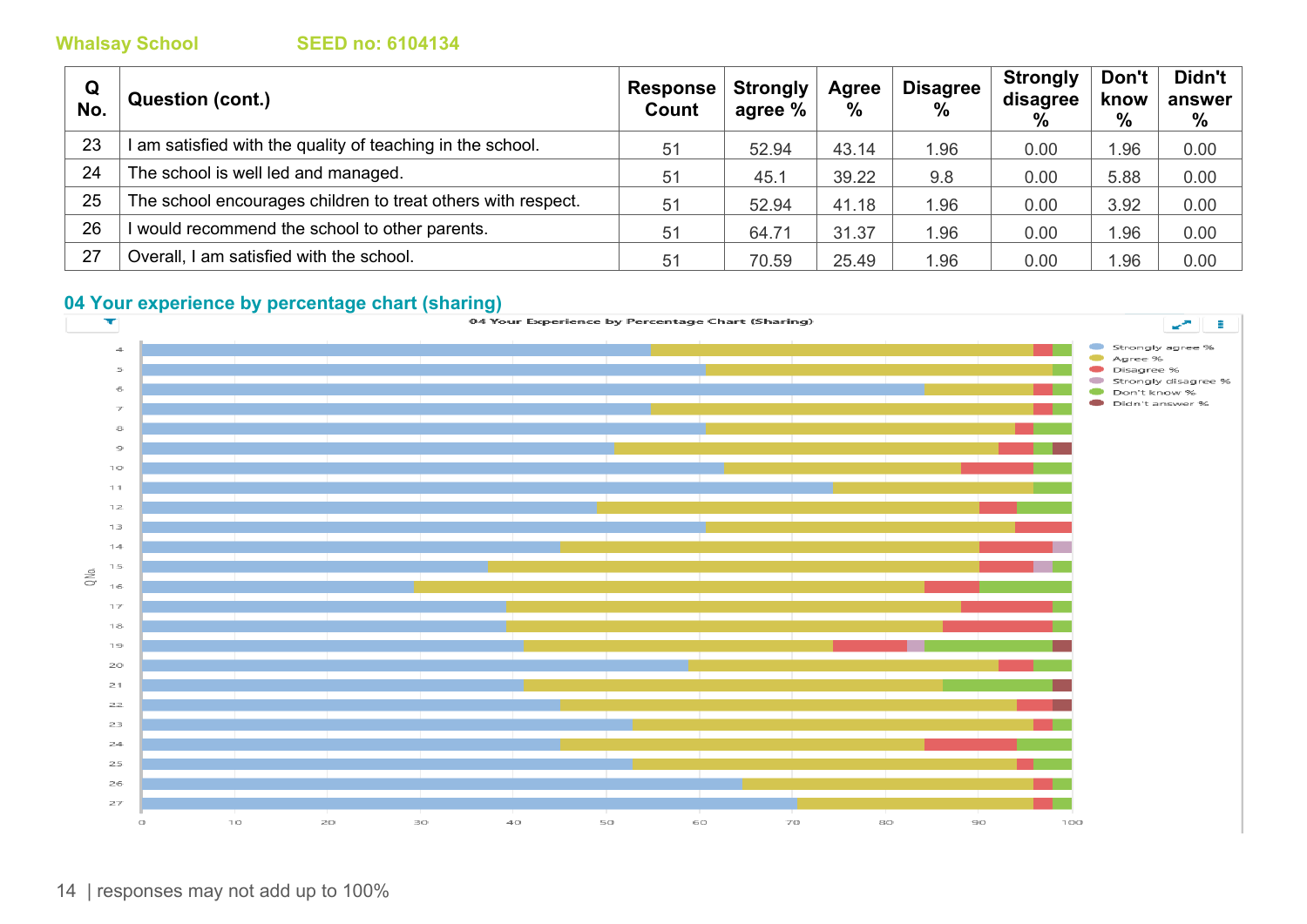#### **04 Your experience by percentage (sharing) bullying**

| No. | <b>Question</b>                          | <b>Response</b><br>Count | <b>Strongly</b><br>agree % | Agree<br>% | <b>Disagree</b><br>$\%$ | <b>Strongly</b><br>disagree % | <b>Never</b><br>$^{\shortmid}$ experienced % $\shortmid$ | Didn't<br>answer % |
|-----|------------------------------------------|--------------------------|----------------------------|------------|-------------------------|-------------------------------|----------------------------------------------------------|--------------------|
|     |                                          |                          |                            |            |                         |                               |                                                          |                    |
| 28  | The school deals well with any bullying. | ັ                        | 07<br>27.45                | 37.25      | 5.88                    | 0.00                          | 29.41                                                    | 0.00               |

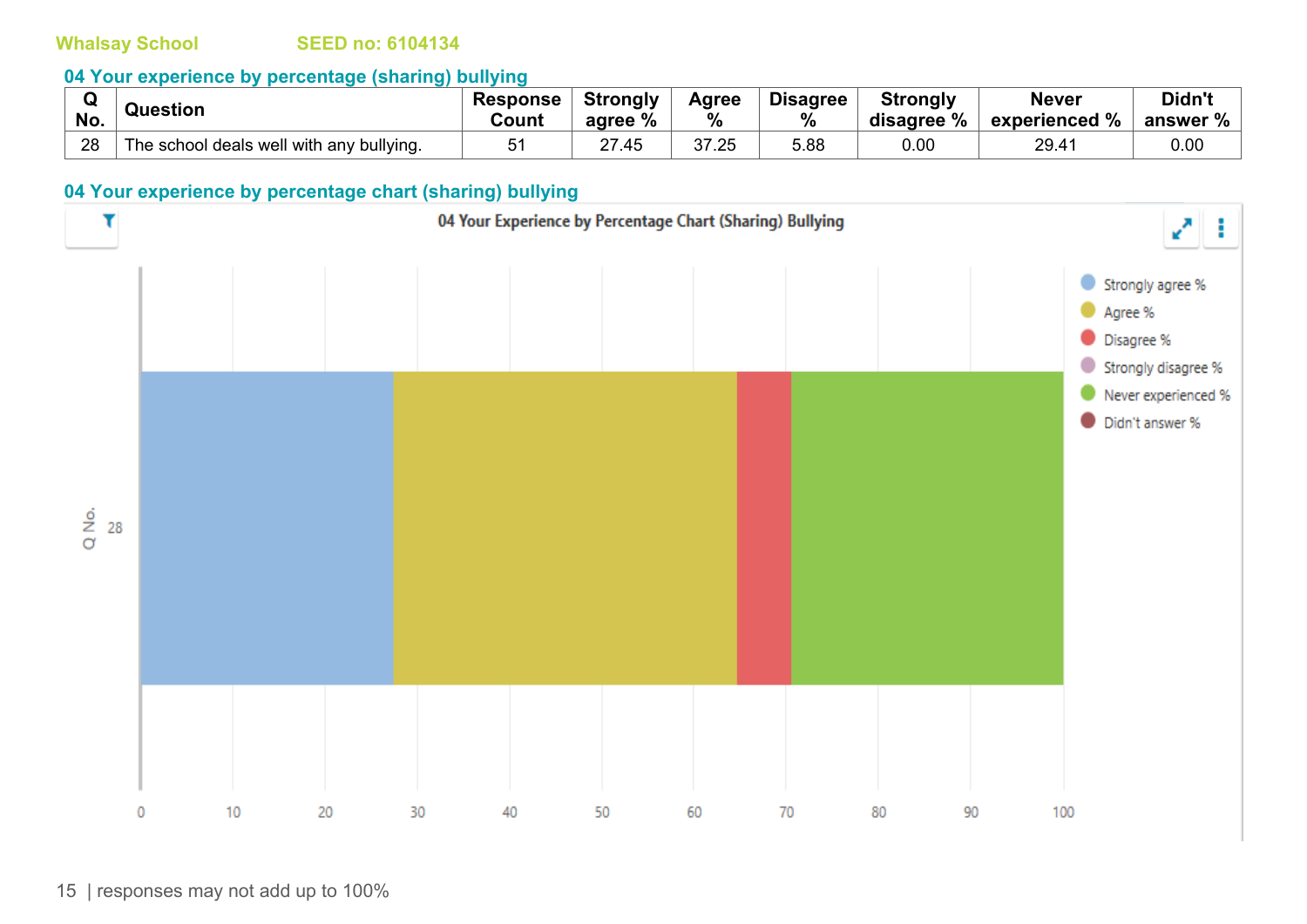# **Questionnaire for parents/carers of children in secondary stages (05)**

| Q<br>No.       | Question                                                                                                                                       | <b>Response</b><br>Count | <b>Strongly</b><br>agree % | Agree<br>$\%$ | <b>Disagree</b><br>$\%$ | <b>Strongly</b><br>disagree<br>℅ | Don't<br>know<br>$\frac{0}{0}$ | Didn't<br>answer<br>$\frac{0}{0}$ |
|----------------|------------------------------------------------------------------------------------------------------------------------------------------------|--------------------------|----------------------------|---------------|-------------------------|----------------------------------|--------------------------------|-----------------------------------|
| 4              | My child likes being at this school.                                                                                                           | 21                       | 42.86                      | 47.62         | 0.00                    | 4.76                             | 4.76                           | 0.00                              |
| 5              | Staff treat my child fairly and with respect.                                                                                                  | 21                       | 33.33                      | 57.14         | 0.00                    | 0.00                             | 9.52                           | 0.00                              |
| 6              | I feel that my child is safe at the school.                                                                                                    | 21                       | 61.9                       | 28.57         | 4.76                    | 0.00                             | 4.76                           | 0.00                              |
| $\overline{7}$ | The school helps my child to feel confident.                                                                                                   | 21                       | 28.57                      | 52.38         | 9.52                    | 4.76                             | 4.76                           | 0.00                              |
| 8              | I feel staff really know my child as an individual.                                                                                            | 21                       | 52.38                      | 28.57         | 9.52                    | 4.76                             | 4.76                           | 0.00                              |
| 9              | My child finds their learning activities hard enough.                                                                                          | 21                       | 33.33                      | 57.14         | 0.00                    | 0.00                             | 9.52                           | 0.00                              |
| 10             | My child receives the help he/she needs to do well.                                                                                            | 21                       | 33.33                      | 52.38         | 9.52                    | 4.76                             | 0.00                           | 0.00                              |
| 11             | My child is encouraged by the school to be healthy and take<br>regular exercise.                                                               | 21                       | 38.1                       | 52.38         | 0.00                    | 0.00                             | 9.52                           | 0.00                              |
| 12             | The school supports my child's emotional wellbeing.                                                                                            | 21                       | 33.33                      | 47.62         | 4.76                    | 0.00                             | 14.29                          | 0.00                              |
| 13             | My child is making good progress at the school.                                                                                                | 21                       | 42.86                      | 47.62         | 4.76                    | 4.76                             | 0.00                           | 0.00                              |
| 14             | My child was well supported to make choices about taking the<br>subjects that are right for them.                                              | 21                       | 38.1                       | 38.1          | 4.76                    | 0.00                             | 14.29                          | 4.76                              |
| 15             | I receive helpful, regular feedback about how my child is<br>learning and developing e.g. informal feedback, reports and<br>learning profiles. | 21                       | 28.57                      | 52.38         | 19.05                   | 0.00                             | 0.00                           | 0.00                              |
| 16             | The information I receive about how my child is doing reaches<br>me at the right time.                                                         | 21                       | 19.05                      | 52.38         | 19.05                   | 4.76                             | 4.76                           | 0.00                              |
| 17             | I understand how my child's progress is assessed.                                                                                              | 21                       | 19.05                      | 66.67         | 9.52                    | 4.76                             | 0.00                           | 0.00                              |
| 18             | The school gives me advice on how to support my child's<br>learning at home.                                                                   | 21                       | 19.05                      | 47.62         | 23.81                   | 0.00                             | 9.52                           | 0.00                              |
| 19             | The school organises activities where my child and I can learn<br>together.                                                                    | 21                       | 0.00                       | 47.62         | 33.33                   | 0.00                             | 19.05                          | 0.00                              |
| 20             | The school takes my views into account when making changes.                                                                                    | 21                       | 9.52                       | 57.14         | 19.05                   | 0.00                             | 14.29                          | 0.00                              |
| 21             | I feel comfortable approaching the school with questions,<br>suggestions and/or a problem.                                                     | 21                       | 47.62                      | 47.62         | 0.00                    | 0.00                             | 4.76                           | 0.00                              |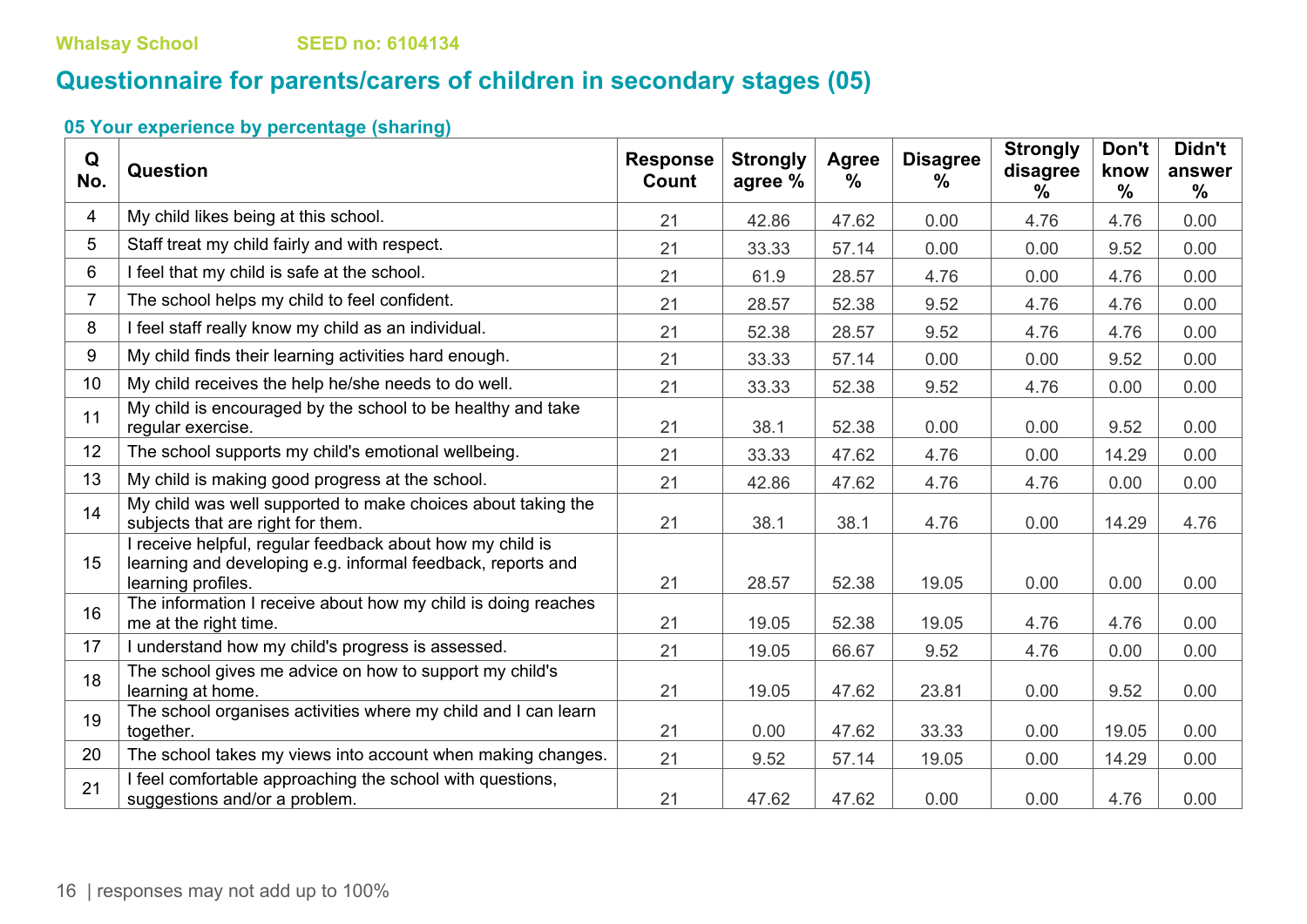| Q<br>No. | <b>Question (cont.)</b>                                                             | <b>Response</b><br>Count | <b>Strongly</b><br>agree % | Agree<br>% | <b>Disagree</b><br>$\%$ | <b>Strongly</b><br>disagree<br>% | Don't<br>know<br>$\%$ | Didn't<br>answer<br>% |
|----------|-------------------------------------------------------------------------------------|--------------------------|----------------------------|------------|-------------------------|----------------------------------|-----------------------|-----------------------|
| 22       | feel encouraged to be involved in the work of the Parent                            |                          |                            |            |                         |                                  |                       |                       |
|          | Council and/or parent association.                                                  | 21                       | 38.1                       | 52.38      | 4.76                    | 0.00                             | 4.76                  | 0.00                  |
| 23       | am kept informed about the work of the Parent Council and/or<br>parent association. | 21                       | 42.86                      | 47.62      | 4.76                    | 0.00                             | 4.76                  | 0.00                  |
| 24       | am satisfied with the quality of teaching in the school.                            | 21                       | 14.29                      | 61.9       | 19.05                   | 0.00                             | 4.76                  | 0.00                  |
| 25       | The school is well led and managed.                                                 | 21                       | 28.57                      | 61.9       | 0.00                    | 0.00                             | 9.52                  | 0.00                  |
| 26       | The school encourages young people to treat others with<br>respect.                 | 21                       | 28.57                      | 52.38      | 9.52                    | 0.00                             | 9.52                  | 0.00                  |
| 27       | would recommend the school to other parents.                                        | 21                       | 38.1                       | 52.38      | 4.76                    | 0.00                             | 4.76                  | 0.00                  |
| 28       | Overall, I am satisfied with the school.                                            | 21                       | 28.57                      | 61.9       | 0.00                    | 0.00                             | 9.52                  | 0.00                  |

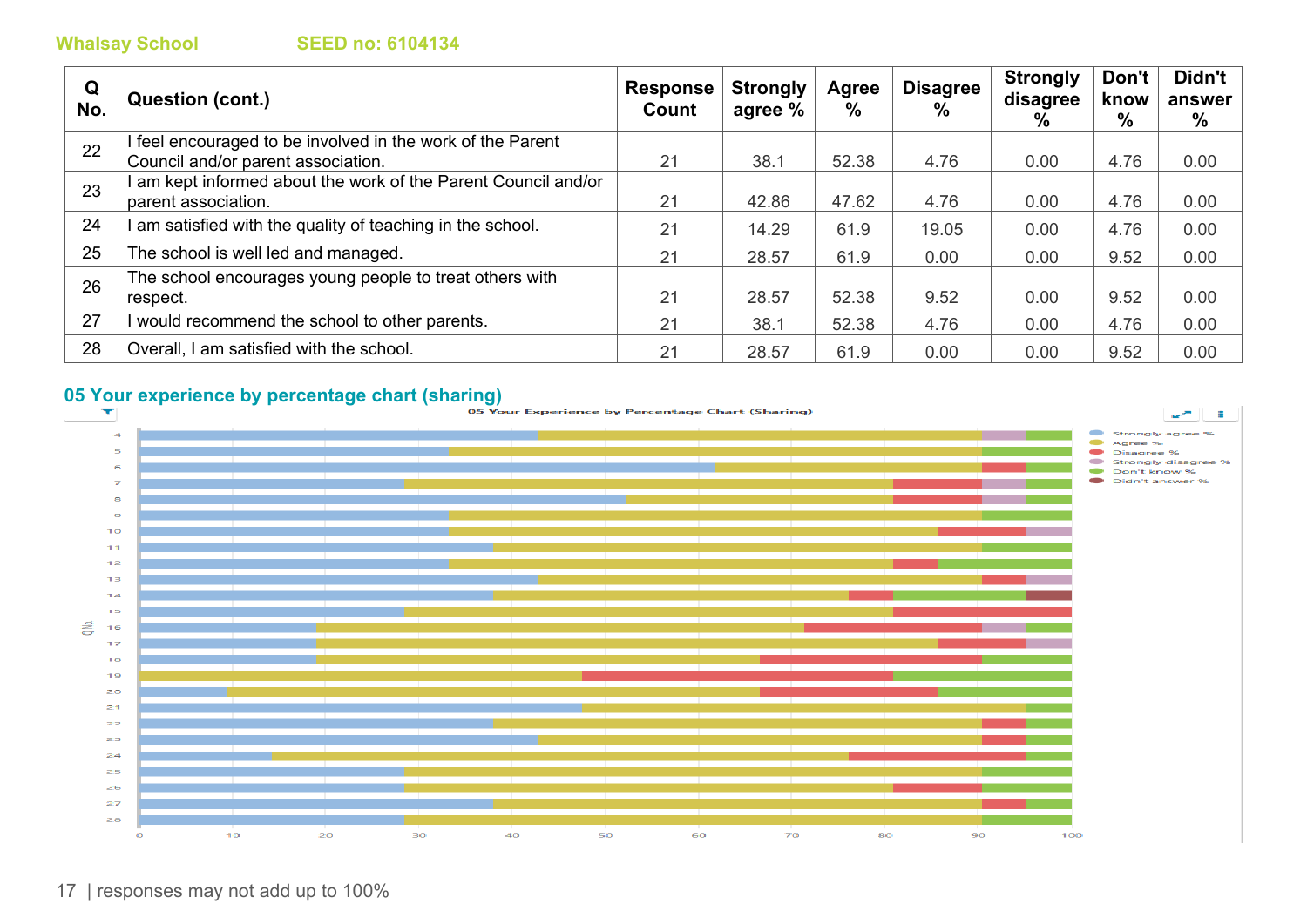### **05 Your experience by percentage (sharing) bullying**

| No. | <b>Question</b>                                    | Response  <br>Count | <b>Strongly</b><br>agree % | <b>Agree</b><br>$\frac{0}{0}$ | <b>Disagree</b><br>7ο | <b>Strongly</b><br>disagree % | <b>Never</b><br>experienced % | Didn't<br>answer % |
|-----|----------------------------------------------------|---------------------|----------------------------|-------------------------------|-----------------------|-------------------------------|-------------------------------|--------------------|
| 29  | My child's school deals well with any<br>bullying. | <u>_</u>            | 23.81                      | 38.10                         | 14.29                 | $0.00\,$                      | 23.81                         | 0.00               |

### **05 Your experience by percentage chart (sharing) bullying**

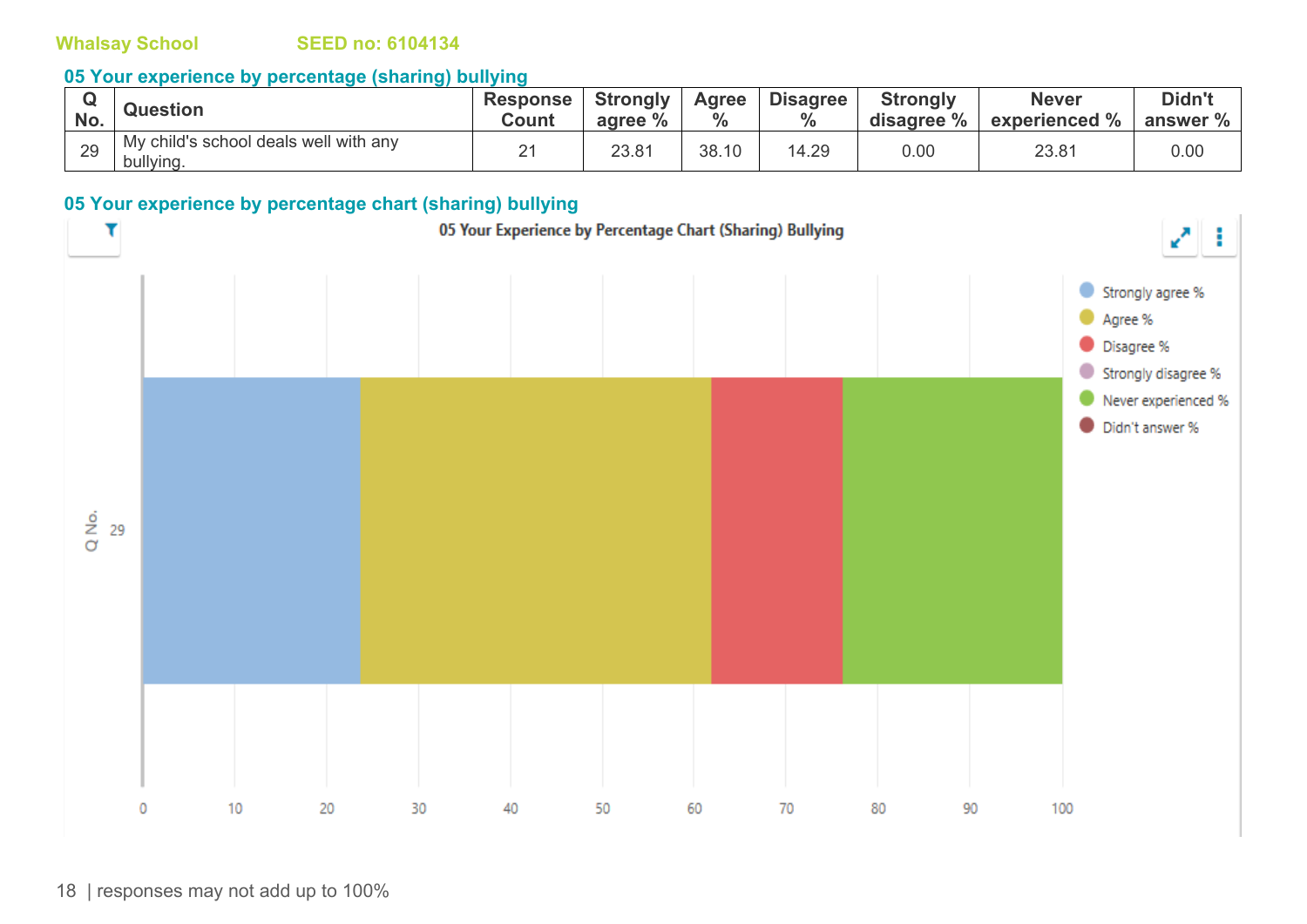# **Questionnaire for partners with the school (06)**

### **06 Your experience by percentage (sharing)**

| $\mathbf Q$<br>No. | <b>Question</b>                                                                                                                                                      | <b>Response</b><br><b>Count</b> | <b>Strongly</b><br>agree % | <b>Agree</b><br>$\frac{0}{0}$ | <b>Disagree</b><br>$\frac{0}{0}$ | <b>Strongly</b><br>disagree<br>$\frac{0}{0}$ | Don't<br>know<br>$\frac{0}{0}$ | N/A<br>$\frac{0}{0}$ | Didn't<br>answer<br>$\frac{0}{0}$ |
|--------------------|----------------------------------------------------------------------------------------------------------------------------------------------------------------------|---------------------------------|----------------------------|-------------------------------|----------------------------------|----------------------------------------------|--------------------------------|----------------------|-----------------------------------|
| $\mathfrak{S}$     | My service/organisation works in partnership with<br>the school on a regular basis.                                                                                  | 48                              | 47.92                      | 31.25                         | 6.25                             | 0.00                                         | 2.08                           | 10.42                | 2.08                              |
| $\overline{4}$     | We are aware of the school's procedures for<br>reporting child protection and safeguarding<br>concerns.                                                              | 48                              | 43.75                      | 37.5                          | 0.00                             | 0.00                                         | 4.17                           | 12.5                 | 2.08                              |
| 5                  | My service/organisation has a clear understanding<br>of the school's strategies for raising attainment for<br>all.                                                   | 48                              | 27.08                      | 33.33                         | 2.08                             | 0.00                                         | 10.42                          | 25                   | 2.08                              |
| 6                  | There are effective arrangements in place for jointly<br>planning provision with the school.                                                                         | 48                              | 50                         | 29.17                         | 2.08                             | 0.00                                         | 4.17                           | 10.42                | 4.17                              |
| $\overline{7}$     | There are effective arrangements for jointly<br>delivering provision with the school.                                                                                | 48                              | 50                         | 25                            | 4.17                             | 0.00                                         | 4.17                           | 14.58                | 2.08                              |
| 8                  | My service/organisation is involved in the school's<br>self-evaluation of our joint work.                                                                            | 48                              | 14.58                      | 22.92                         | 4.17                             | 2.08                                         | 14.58                          | 35.42                | 6.25                              |
| 9                  | Roles and responsibilities are clearly defined within<br>the partnership.                                                                                            | 48                              | 43.75                      | 37.5                          | 0.00                             | 0.00                                         | 4.17                           | 12.5                 | 2.08                              |
| 10                 | Effective arrangements are in place to evaluate the<br>impact of our partnership working.                                                                            | 48                              | 29.17                      | 37.5                          | 0.00                             | 0.00                                         | 10.42                          | 18.75                | 4.17                              |
| 11                 | My service/organisation is kept up to date with<br>changes in the school which may affect the<br>services we deliver.                                                | 48                              | 33.33                      | 43.75                         | 2.08                             | 0.00                                         | 2.08                           | 16.67                | 2.08                              |
| 12                 | The school provides my service/organisation with<br>relevant information about the needs of children<br>and young people.                                            | 48                              | 43.75                      | 33.33                         | 4.17                             | 0.00                                         | 0.00                           | 16.67                | 2.08                              |
| 13                 | Arrangements are in place to support my<br>service/organisation to share relevant information<br>about the progress of children and young people<br>with the school. | 48                              | 35.42                      | 29.17                         | 2.08                             | 0.00                                         | 0.00                           | 31.25                | 2.08                              |
| 14                 | The school values the contribution made by my<br>service/organisation.                                                                                               | 48                              | 70.83                      | 22.92                         | 0.00                             | 0.00                                         | 2.08                           | 2.08                 | 2.08                              |
| 15                 | The school actively promotes my<br>service/organisation to potential users, as<br>appropriate.                                                                       | 48                              | 54.17                      | 29.17                         | 2.08                             | 0.00                                         | 6.25                           | 6.25                 | 2.08                              |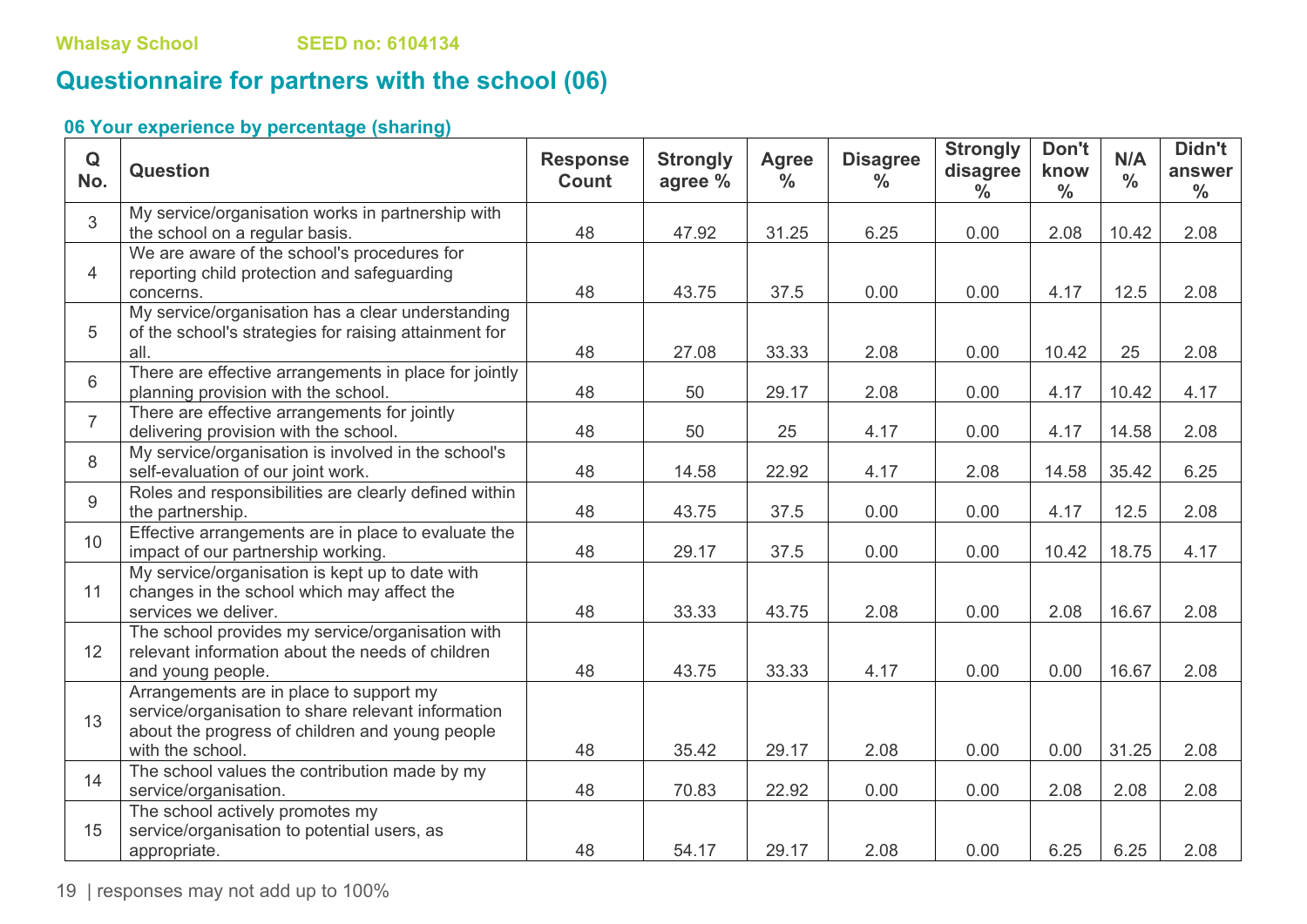| Q<br>No. | <b>Question (cont.)</b>                                                                                                     | <b>Response</b><br>Count | <b>Strongly</b><br>agree % | Agree<br>$\frac{0}{0}$ | <b>Disagree</b><br>$\frac{0}{0}$ | <b>Strongly</b><br>disagree<br>$\%$ | Don't<br>know<br>$\%$ | N/A<br>$\frac{0}{0}$ | Didn't<br>answer<br>$\%$ |
|----------|-----------------------------------------------------------------------------------------------------------------------------|--------------------------|----------------------------|------------------------|----------------------------------|-------------------------------------|-----------------------|----------------------|--------------------------|
| 16       | There are opportunities to network, share practice<br>and participate in joint training and development<br>with the school. | 48                       | 12.5                       | 37.5                   | 6.25                             | 0.00                                | 4.17                  | 35.42                | 4.17                     |
| 17       | My service/organisation has a clear understanding<br>of the social, cultural and economic context of the<br>school.         | 48                       | 45.83                      | 41.67                  | 0.00                             | 0.00                                | 2.08                  | 8.33                 | 2.08                     |
| 18       | Overall, partnership working with the school works<br>well.                                                                 | 48                       | 75                         | 18.75                  | 2.08                             | 0.00                                | 2.08                  | 0.00                 | 2.08                     |

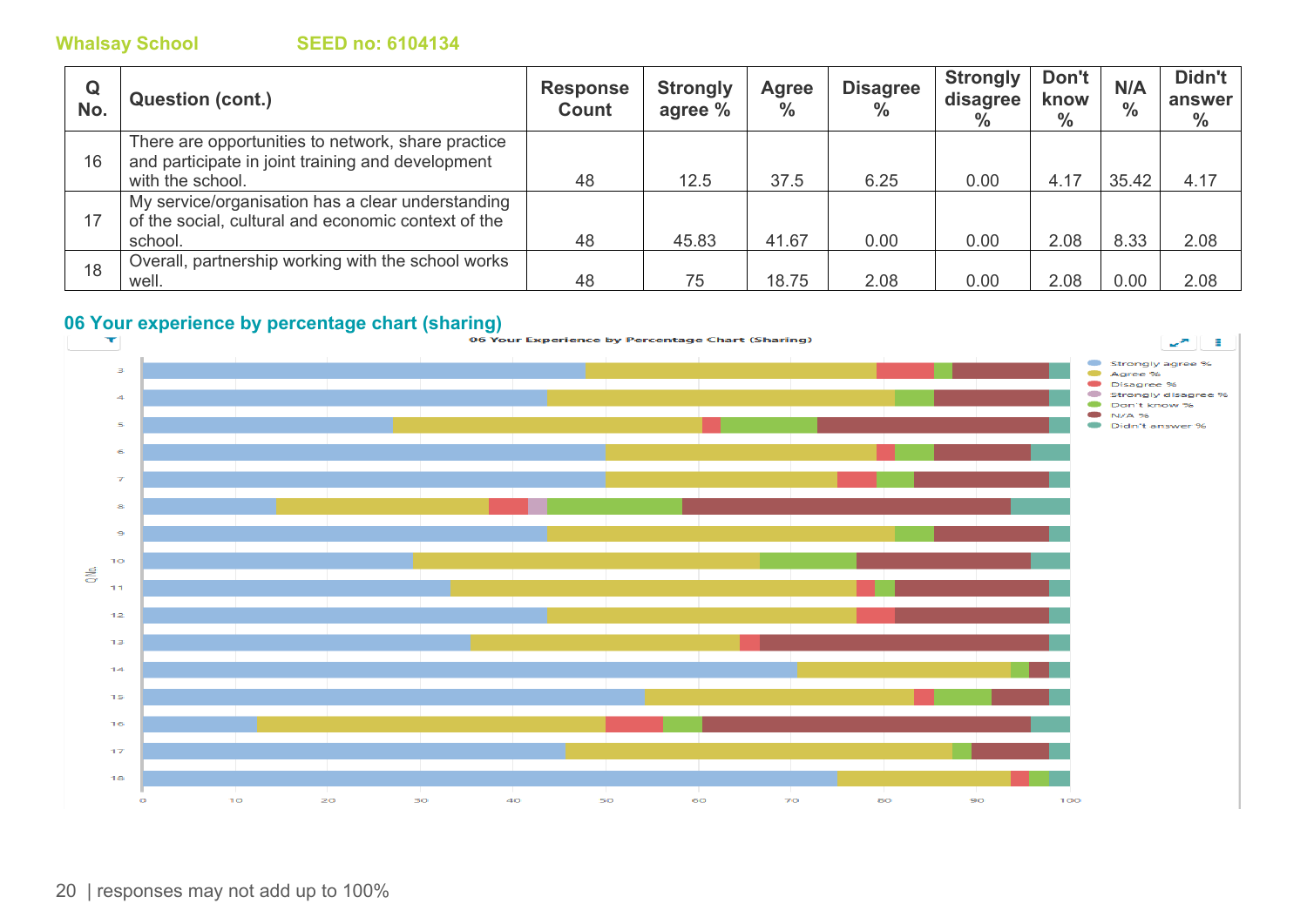# **Questionnaire for school teachers (10)**

| Q<br>No.        | Question                                                                                                                            | <b>Response</b><br>Count | <b>Strongly</b><br>agree % | Agree<br>$\frac{0}{0}$ | <b>Disagree</b><br>$\%$ | <b>Strongly</b><br>disagree<br>$\%$ | Don't<br>know<br>$\frac{0}{0}$ | N/A<br>$\frac{0}{0}$ | Didn't<br>answer<br>$\%$ |
|-----------------|-------------------------------------------------------------------------------------------------------------------------------------|--------------------------|----------------------------|------------------------|-------------------------|-------------------------------------|--------------------------------|----------------------|--------------------------|
| $\overline{2}$  | I find it rewarding to be a member of staff at this<br>school.                                                                      | 16                       | 68.75                      | 25                     | 0.00                    | 0.00                                | 6.25                           | 0.00                 | 0.00                     |
| 3               | I feel a valued part of the school's community.                                                                                     | 16                       | 68.75                      | 25                     | 0.00                    | 0.00                                | 6.25                           | 0.00                 | 0.00                     |
| $\overline{4}$  | I am encouraged to learn and share practice with<br>colleagues from other schools.                                                  | 16                       | 25                         | 62.5                   | 0.00                    | 0.00                                | 6.25                           | 6.25                 | 0.00                     |
| 5               | I am given the opportunity to learn and share practice<br>with colleagues from other schools.                                       | 16                       | 37.5                       | 50                     | 0.00                    | 0.00                                | 6.25                           | 6.25                 | 0.00                     |
| $6\phantom{a}$  | I have a clear understanding of the social, cultural and<br>economic context of the school.                                         | 16                       | 75                         | 18.75                  | 0.00                    | 0.00                                | 6.25                           | 0.00                 | 0.00                     |
| $\overline{7}$  | I feel appropriately supported by the school to<br>undertake my role.                                                               | 16                       | 62.5                       | 31.25                  | 0.00                    | 0.00                                | 6.25                           | 0.00                 | 0.00                     |
| 8               | I am supported to engage in professional learning.                                                                                  | 16                       | 75                         | 18.75                  | 0.00                    | 0.00                                | 6.25                           | 0.00                 | 0.00                     |
| 9               | My professional learning enables me to reflect on and<br>improve my practice.                                                       | 16                       | 50                         | 43.75                  | 0.00                    | 0.00                                | 6.25                           | 0.00                 | 0.00                     |
| 10 <sup>1</sup> | I have regular opportunities to undertake leadership<br>roles.                                                                      | 16                       | 31.25                      | 43.75                  | 6.25                    | 0.00                                | 12.5                           | 6.25                 | 0.00                     |
| 11              | I have opportunities to be involved in agreeing<br>priorities for the school.                                                       | 16                       | 37.5                       | 43.75                  | 0.00                    | 0.00                                | 6.25                           | 12.5                 | 0.00                     |
| 12              | I am actively involved in the school's ongoing self-<br>evaluation.                                                                 | 16                       | 43.75                      | 43.75                  | 0.00                    | 0.00                                | 6.25                           | 6.25                 | 0.00                     |
| 13              | GTCS standards are used to support professional<br>dialogue.                                                                        | 16                       | 31.25                      | 56.25                  | 0.00                    | 0.00                                | 6.25                           | 6.25                 | 0.00                     |
| 14              | I use information, including data, effectively to identify<br>and reduce inequalities in children's and young<br>people's outcomes. | 16                       | 37.5                       | 56.25                  | 0.00                    | 0.00                                | 6.25                           | 0.00                 | 0.00                     |
| 15              | I understand how to apply the school's procedures<br>relating to child protection and safeguarding.                                 | 16                       | 75                         | 18.75                  | 0.00                    | 0.00                                | 6.25                           | 0.00                 | 0.00                     |
| 16              | The school's vision and values underpins my work.                                                                                   | 16                       | 43.75                      | 50                     | 0.00                    | 0.00                                | 6.25                           | 0.00                 | 0.00                     |
| 17              | Staff treat all children and young people fairly and with<br>respect.                                                               | 16                       | 68.75                      | 18.75                  | 0.00                    | 0.00                                | 6.25                           | 0.00                 | 6.25                     |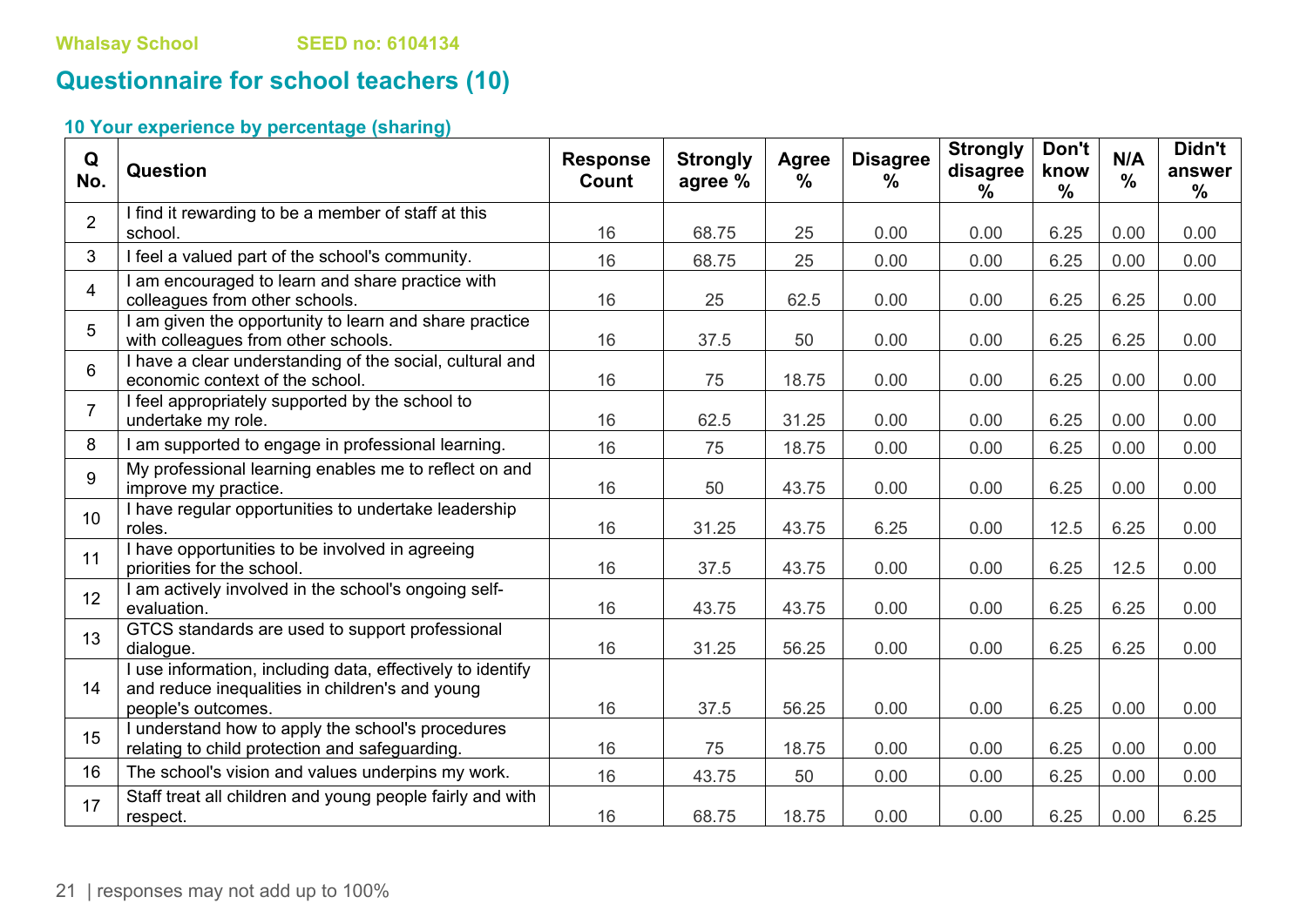| Q<br>No. | <b>Question (cont.)</b>                                                                                                                           | <b>Response</b><br>Count | <b>Strongly</b><br>agree % | Agree<br>$\frac{0}{0}$ | <b>Disagree</b><br>% | <b>Strongly</b><br>disagree<br>$\%$ | Don't<br>know<br>$\frac{0}{0}$ | N/A<br>$\frac{0}{0}$ | Didn't<br>answer<br>$\frac{0}{0}$ |
|----------|---------------------------------------------------------------------------------------------------------------------------------------------------|--------------------------|----------------------------|------------------------|----------------------|-------------------------------------|--------------------------------|----------------------|-----------------------------------|
| 18       | Colleagues treat each other with respect.                                                                                                         | 16                       | 43.75                      | 43.75                  | 6.25                 | 0.00                                | 6.25                           | 0.00                 | 0.00                              |
| 19       | Children and young people are encouraged and<br>supported to treat others with respect.                                                           | 16                       | 62.5                       | 31.25                  | 0.00                 | 0.00                                | 6.25                           | 0.00                 | 0.00                              |
| 20       | Children and young people are well behaved.                                                                                                       | 16                       | 37.5                       | 50                     | 0.00                 | 0.00                                | 6.25                           | 0.00                 | 6.25                              |
| 21       | The school deals effectively with any bullying.                                                                                                   | 16                       | 43.75                      | 43.75                  | 0.00                 | 0.00                                | 12.5                           | 0.00                 | 0.00                              |
| 22       | I am provided with feedback when I report an incident.                                                                                            | 16                       | 50                         | 37.5                   | 0.00                 | 0.00                                | 6.25                           | 6.25                 | 0.00                              |
| 23       | Staff at all levels within the school communicate<br>effectively with each other.                                                                 | 16                       | 50                         | 43.75                  | 0.00                 | 0.00                                | 6.25                           | 0.00                 | 0.00                              |
| 24       | The school's arrangements for engaging parents in<br>their child's learning are effective.                                                        | 16                       | 31.25                      | 56.25                  | 0.00                 | 0.00                                | 12.5                           | 0.00                 | 0.00                              |
| 25       | The school is well led and managed.                                                                                                               | 16                       | 43.75                      | 43.75                  | 6.25                 | 0.00                                | 6.25                           | 0.00                 | 0.00                              |
| 26       | Collaborative working across the school is effective in<br>taking forward improvement.                                                            | 16                       | 31.25                      | 56.25                  | 0.00                 | 0.00                                | 12.5                           | 0.00                 | 0.00                              |
| 27       | Children and young people are engaged in their<br>learning.                                                                                       | 16                       | 43.75                      | 50                     | 0.00                 | 0.00                                | 6.25                           | 0.00                 | 0.00                              |
| 28       | I give children and young people regular feedback<br>which helps them to progress.                                                                | 16                       | 50                         | 43.75                  | 0.00                 | 0.00                                | 6.25                           | 0.00                 | 0.00                              |
| 29       | Children and young people are provided with<br>experiences which meet their learning needs.                                                       | 16                       | 37.5                       | 56.25                  | 0.00                 | 0.00                                | 6.25                           | 0.00                 | 0.00                              |
| 30       | Children and young people are involved in talking<br>about and planning their learning.                                                           | 16                       | 31.25                      | 56.25                  | 0.00                 | 0.00                                | 12.5                           | 0.00                 | 0.00                              |
| 31       | Children and young people are involved in setting their<br>learning targets.                                                                      | 16                       | 18.75                      | 68.75                  | 0.00                 | 0.00                                | 12.5                           | 0.00                 | 0.00                              |
| 32       | Children and young people have the opportunity to<br>lead their learning.                                                                         | 16                       | 12.5                       | 75                     | 0.00                 | 0.00                                | 12.5                           | 0.00                 | 0.00                              |
| 33       | I receive appropriate support for planning, preparation<br>and assessment.                                                                        | 16                       | 31.25                      | 56.25                  | 0.00                 | 0.00                                | 6.25                           | 6.25                 | 0.00                              |
| 34       | The school has effective strategies to support children<br>and young people with their learning, including those<br>requiring additional support. | 16                       | 37.5                       | 50                     | 12.5                 | 0.00                                | 0.00                           | 0.00                 | 0.00                              |
| 35       | Staff have a shared understanding of their<br>'responsibility of all' in literacy and numeracy and<br>health and wellbeing.                       | 16                       | 43.75                      | 43.75                  | 0.00                 | 0.00                                | 6.25                           | 6.25                 | 0.00                              |